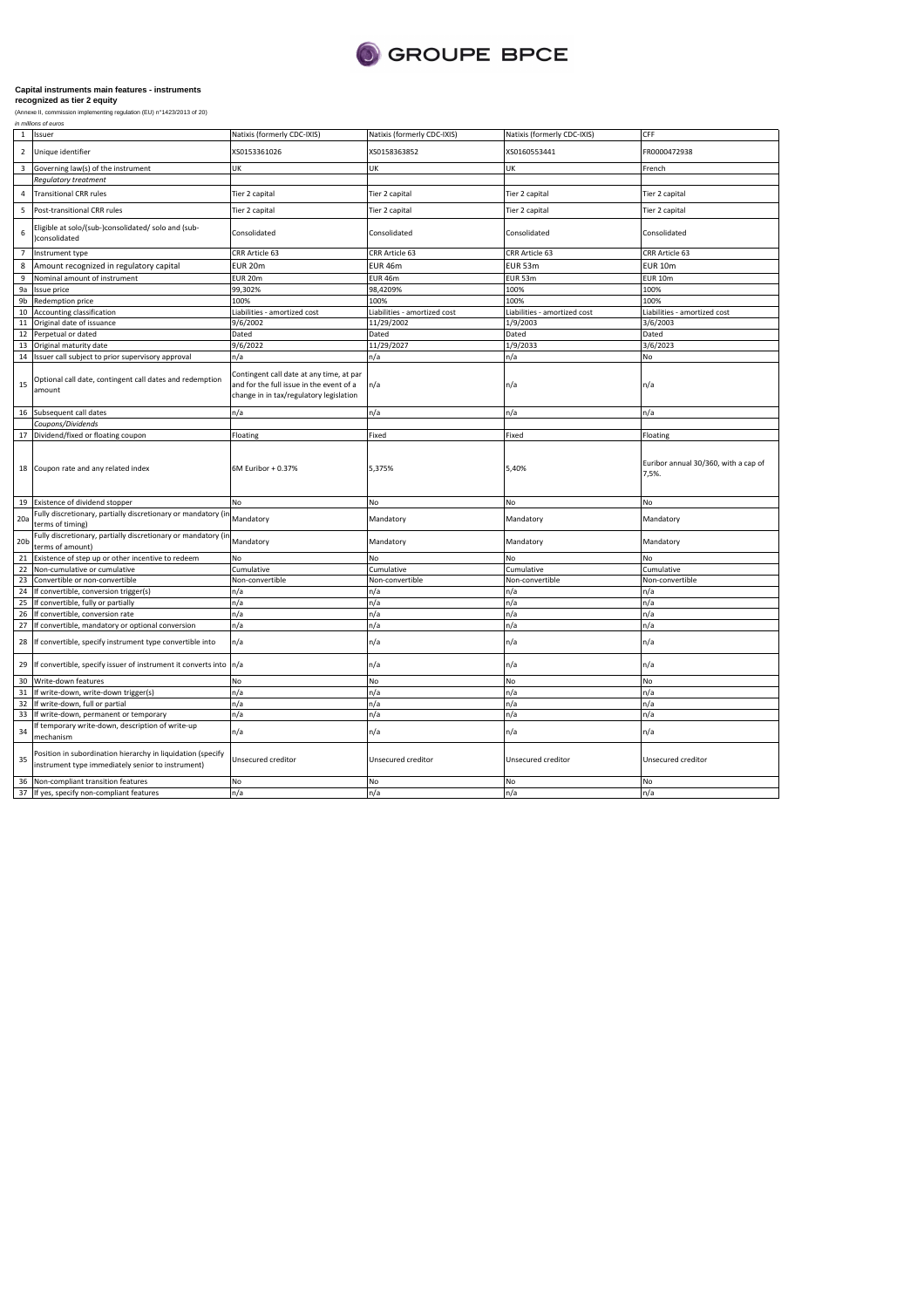

| in millions of euros |  |
|----------------------|--|

| $\mathbf{1}$    | Issuer                                                                                                           | Natixis (formerly CDC-IXIS)  | Natixis (formerly CDC-IXIS)  | <b>BPCE (formerly CNCE)</b>                                        | <b>BPCE (formerly CNCE)</b>                                        |
|-----------------|------------------------------------------------------------------------------------------------------------------|------------------------------|------------------------------|--------------------------------------------------------------------|--------------------------------------------------------------------|
|                 |                                                                                                                  |                              |                              |                                                                    |                                                                    |
| $\overline{2}$  | Unique identifier                                                                                                | KS0160553441                 | XS01709333047                | FR0010094722                                                       | FR0010114991                                                       |
| 3               | Governing law(s) of the instrument                                                                               | UK                           | <b>UK</b>                    | French                                                             | French                                                             |
|                 | Regulatory treatment                                                                                             |                              |                              |                                                                    |                                                                    |
| $\sqrt{4}$      | <b>Transitional CRR rules</b>                                                                                    | Tier 2 capital               | Tier 2 capital               | Tier 2 capital                                                     | Tier 2 capital                                                     |
| 5               | Post-transitional CRR rules                                                                                      | Tier 2 capital               | Tier 2 capital               | Tier 2 capital                                                     | Tier 2 capital                                                     |
| 6               | Eligible at solo/(sub-)consolidated/ solo and (sub-<br>)consolidated                                             | Consolidated                 | Consolidated                 | Consolidated                                                       | Consolidated                                                       |
| $\overline{7}$  | Instrument type                                                                                                  | CRR Article 63               | CRR Article 63               | CRR Article 63                                                     | CRR Article 63                                                     |
| 8               | Amount recognized in regulatory capital                                                                          | EUR 7m                       | EUR 3m                       | EUR <sub>2m</sub>                                                  | <b>EUR 27m</b>                                                     |
|                 |                                                                                                                  |                              |                              |                                                                    |                                                                    |
| 9               | Nominal amount of instrument                                                                                     | EUR 7m                       | <b>EUR 10m</b>               | <b>EUR 481m</b>                                                    | <b>EUR 498m</b>                                                    |
| 9a              | Issue price                                                                                                      | 100%                         | 100%                         | 101,144%                                                           | 101,863%                                                           |
| 9b              | Redemption price                                                                                                 | 100%                         | 100%                         | n/a                                                                | n/a                                                                |
| 10              | Accounting classification                                                                                        | Liabilities - amortized cost | Liabilities - amortized cost | Liabilities - amortized cost                                       | Liabilities - amortized cost                                       |
| 11              | Original date of issuance                                                                                        | 4/1/2003                     | 6/1/2003                     | 7/9/2004                                                           | 10/8/2004                                                          |
| 12              | Perpetual or dated                                                                                               | Dated                        | Dated                        | Dated                                                              | Dated                                                              |
| 13              | Original maturity date                                                                                           | 1/9/2033                     | 3/31/2018                    | 7/9/2016                                                           | 10/8/2016                                                          |
| 14              | Issuer call subject to prior supervisory approval                                                                | n/a                          | n/a                          | No                                                                 | No                                                                 |
| 15              | Optional call date, contingent call dates and redemption<br>amount                                               | ٦/a                          | n/a                          | n/a                                                                | n/a                                                                |
|                 | 16 Subsequent call dates                                                                                         | n/a                          | n/a                          | n/a                                                                | n/a                                                                |
|                 | Coupons/Dividends                                                                                                |                              |                              |                                                                    |                                                                    |
|                 | 17 Dividend/fixed or floating coupon                                                                             | Fixed                        | Floating                     | Fixed                                                              | Fixed                                                              |
|                 | 18 Coupon rate and any related index                                                                             | 5,40%                        | 6M Euribor + 0.28%           | 4,80%                                                              | 4,50%                                                              |
|                 | 19 Existence of dividend stopper                                                                                 | No                           | No                           | No                                                                 | No                                                                 |
| 20a             | Fully discretionary, partially discretionary or mandatory (in<br>terms of timing)                                | Mandatory                    | Mandatory                    | Mandatory                                                          | Mandatory                                                          |
| 20 <sub>b</sub> | Fully discretionary, partially discretionary or mandatory (ir<br>terms of amount)                                | Mandatory                    | Mandatory                    | Mandatory                                                          | Mandatory                                                          |
| 21              | Existence of step up or other incentive to redeem                                                                | No                           | No                           | No                                                                 | NΩ                                                                 |
| 22              | Non-cumulative or cumulative                                                                                     | Cumulative                   | Cumulative                   | Cumulative                                                         | Cumulative                                                         |
| 23              | Convertible or non-convertible                                                                                   | Non-convertible              | Non-convertible              | Non-convertible                                                    | Non-convertible                                                    |
| 24              | If convertible, conversion trigger(s)                                                                            | n/a                          | n/a                          | n/a                                                                | n/a                                                                |
| 25              | If convertible, fully or partially                                                                               | n/a                          | n/a                          | n/a                                                                | n/a                                                                |
| 26              | If convertible, conversion rate                                                                                  | n/a                          | n/a                          | n/a                                                                | n/a                                                                |
|                 |                                                                                                                  |                              |                              |                                                                    |                                                                    |
| 27<br>28        | If convertible, mandatory or optional conversion<br>If convertible, specify instrument type convertible into     | n/a<br>n/a                   | n/a<br>n/a                   | n/a<br>n/a                                                         | n/a<br>n/a                                                         |
|                 |                                                                                                                  |                              |                              |                                                                    |                                                                    |
| 29              | If convertible, specify issuer of instrument it converts into                                                    | n/a                          | n/a                          | n/a                                                                | n/a                                                                |
| 30              | Write-down features                                                                                              | No                           | No                           | No                                                                 | No                                                                 |
| 31              | If write-down, write-down trigger(s)                                                                             | n/a                          | n/a                          | n/a                                                                | n/a                                                                |
| 32              | If write-down, full or partial                                                                                   | n/a                          | n/a                          | n/a                                                                | n/a                                                                |
| 33              | If write-down, permanent or temporary                                                                            | n/a                          | n/a                          | n/a                                                                | n/a                                                                |
| 34              | f temporary write-down, description of write-up<br>mechanism                                                     | n/a                          | n/a                          | n/a                                                                | n/a                                                                |
| 35              | Position in subordination hierarchy in liquidation (specify<br>instrument type immediately senior to instrument) | Unsecured creditor           | Unsecured creditor           | Instrument principal subordinated to<br>unsubordinated instruments | Instrument principal subordinated to<br>unsubordinated instruments |
|                 | 36 Non-compliant transition features                                                                             | No                           | No                           | No                                                                 | No                                                                 |
|                 | 37 If yes, specify non-compliant features                                                                        | n/a                          | n/a                          | n/a                                                                | n/a                                                                |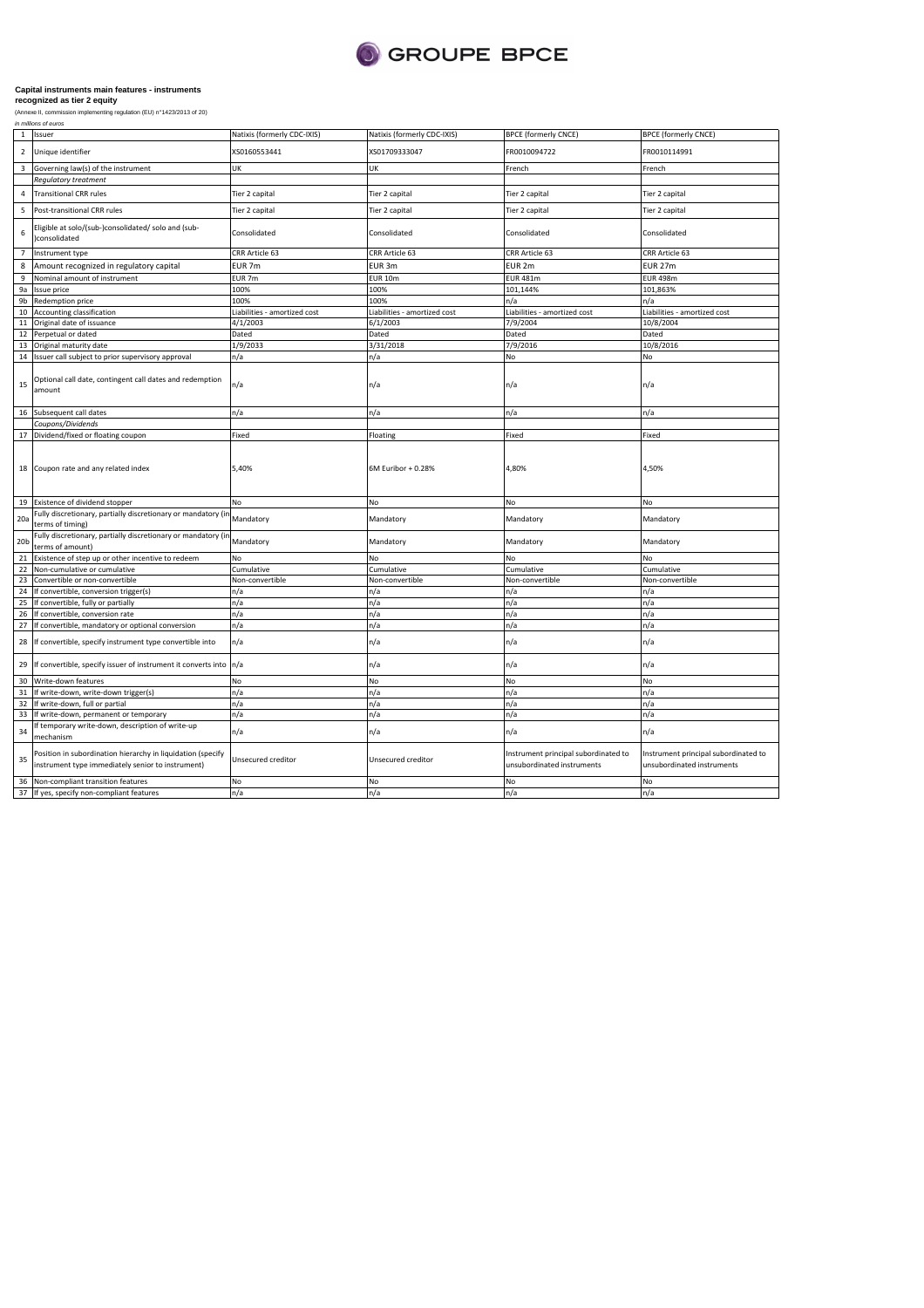

| in millions of euros |
|----------------------|
|----------------------|

|                 | 1 Issuer                                                                                                         | <b>BPCE (formerly CNCE)</b>                                        | <b>BPCE (formerly CNCE)</b>                                        | <b>BPCE (formerly CNCE)</b>                                        | <b>BPCE (formerly CNCE)</b>                                        |
|-----------------|------------------------------------------------------------------------------------------------------------------|--------------------------------------------------------------------|--------------------------------------------------------------------|--------------------------------------------------------------------|--------------------------------------------------------------------|
| $\overline{2}$  | Unique identifier                                                                                                | FR0010134999                                                       | FR0010160440                                                       | FR0010206474                                                       | FR0010231191                                                       |
| 3               | Governing law(s) of the instrument                                                                               | French                                                             | French                                                             | French                                                             | French                                                             |
|                 | <b>Regulatory treatment</b>                                                                                      |                                                                    |                                                                    |                                                                    |                                                                    |
| 4               | <b>Transitional CRR rules</b>                                                                                    | Tier 2 capital                                                     | Tier 2 capital                                                     | Tier 2 capital                                                     | Tier 2 capital                                                     |
| 5               | Post-transitional CRR rules                                                                                      | Tier 2 capital                                                     | Tier 2 capital                                                     | Tier 2 capital                                                     | Tier 2 capital                                                     |
| 6               | Eligible at solo/(sub-)consolidated/ solo and (sub-<br>)consolidated                                             | Consolidated                                                       | Consolidated                                                       | Consolidated                                                       | Consolidated                                                       |
| $\overline{7}$  | Instrument type                                                                                                  | CRR Article 63                                                     | CRR Article 63                                                     | CRR Article 63                                                     | CRR Article 63                                                     |
| 8               | Amount recognized in regulatory capital                                                                          | <b>EUR 24m</b>                                                     | EUR 64m                                                            | EUR 43m                                                            | <b>EUR 50m</b>                                                     |
| 9               | Nominal amount of instrument                                                                                     | <b>EUR 252m</b>                                                    | <b>EUR 498m</b>                                                    | <b>EUR 211m</b>                                                    | <b>EUR 203m</b>                                                    |
| 9a              | Issue price                                                                                                      | 101,926%                                                           | 102,537%                                                           | 102,087%                                                           | 101,855%                                                           |
| 9b              | Redemption price                                                                                                 | n/a                                                                | n/a                                                                | n/a                                                                | n/a                                                                |
|                 |                                                                                                                  |                                                                    |                                                                    |                                                                    |                                                                    |
| 10              | Accounting classification                                                                                        | Liabilities - amortized cost                                       | Liabilities - amortized cost                                       | Liabilities - amortized cost                                       | Liabilities - amortized cost                                       |
|                 | 11 Original date of issuance                                                                                     | 12/17/2004                                                         | 2/18/2005                                                          | 7/8/2005                                                           | 9/21/2005                                                          |
| 12              | Perpetual or dated                                                                                               | Dated                                                              | Dated                                                              | Dated                                                              | Dated                                                              |
|                 | 13 Original maturity date                                                                                        | 12/17/2016                                                         | 2/18/2017                                                          | 7/8/2017                                                           | 9/21/2017                                                          |
|                 | 14 Issuer call subject to prior supervisory approval                                                             | No                                                                 | No                                                                 | No                                                                 | No                                                                 |
| 15              | Optional call date, contingent call dates and redemption<br>amount                                               | n/a                                                                | n/a                                                                | n/a                                                                | n/a                                                                |
|                 | 16 Subsequent call dates                                                                                         | n/a                                                                | n/a                                                                | n/a                                                                | n/a                                                                |
|                 | Coupons/Dividends                                                                                                |                                                                    |                                                                    |                                                                    |                                                                    |
|                 | 17 Dividend/fixed or floating coupon                                                                             | Fixed                                                              | Fixed                                                              | Fixed                                                              | Fixed                                                              |
|                 | 18 Coupon rate and any related index                                                                             | 4,20%                                                              | 4,00%                                                              | 3,60%                                                              | 3,50%                                                              |
| 19              | Existence of dividend stopper                                                                                    | No                                                                 | No                                                                 | No                                                                 | No                                                                 |
| 20a             | Fully discretionary, partially discretionary or mandatory (in<br>terms of timing)                                | Mandatory                                                          | Mandatory                                                          | Mandatory                                                          | Mandatory                                                          |
| 20 <sub>b</sub> | Fully discretionary, partially discretionary or mandatory (in<br>terms of amount)                                | Mandatory                                                          | Mandatory                                                          | Mandatory                                                          | Mandatory                                                          |
| 21              | Existence of step up or other incentive to redeem                                                                | No                                                                 | No                                                                 | No                                                                 | No                                                                 |
| 22              | Non-cumulative or cumulative                                                                                     | Cumulative                                                         | Cumulative                                                         | Cumulative                                                         | Cumulative                                                         |
|                 |                                                                                                                  |                                                                    |                                                                    |                                                                    |                                                                    |
| 23              | Convertible or non-convertible                                                                                   | Non-convertible                                                    | Non-convertible                                                    | Non-convertible                                                    | Non-convertible                                                    |
| 24              | If convertible, conversion trigger(s)                                                                            | n/a                                                                | n/a                                                                | n/a                                                                | n/a                                                                |
| 25              | If convertible, fully or partially                                                                               | n/a                                                                | n/a                                                                | n/a                                                                | n/a                                                                |
| 26              | If convertible, conversion rate                                                                                  | n/a                                                                | n/a                                                                | n/a                                                                | n/a                                                                |
| 27              | If convertible, mandatory or optional conversion                                                                 | n/a                                                                | n/a                                                                | n/a                                                                | n/a                                                                |
| 28              | If convertible, specify instrument type convertible into                                                         | n/a                                                                | n/a                                                                | n/a                                                                | n/a                                                                |
| 29              | If convertible, specify issuer of instrument it converts into                                                    | n/a                                                                | n/a                                                                | n/a                                                                | n/a                                                                |
| 30              | Write-down features                                                                                              | No                                                                 | No                                                                 | No                                                                 | No                                                                 |
|                 | 31 If write-down, write-down trigger(s)                                                                          | n/a                                                                | n/a                                                                | n/a                                                                | n/a                                                                |
| 32              | If write-down, full or partial                                                                                   | n/a                                                                | n/a                                                                | n/a                                                                | n/a                                                                |
| 33              | If write-down, permanent or temporary                                                                            | n/a                                                                | n/a                                                                | n/a                                                                | n/a                                                                |
| 34              | If temporary write-down, description of write-up<br>mechanism                                                    | n/a                                                                | n/a                                                                | n/a                                                                | n/a                                                                |
| 35              | Position in subordination hierarchy in liquidation (specify<br>instrument type immediately senior to instrument) | Instrument principal subordinated to<br>unsubordinated instruments | Instrument principal subordinated to<br>unsubordinated instruments | Instrument principal subordinated to<br>unsubordinated instruments | Instrument principal subordinated to<br>unsubordinated instruments |
|                 | 36 Non-compliant transition features                                                                             | No                                                                 | No                                                                 | No                                                                 | No                                                                 |
|                 | 37 If yes, specify non-compliant features                                                                        | n/a                                                                | n/a                                                                | n/a                                                                | n/a                                                                |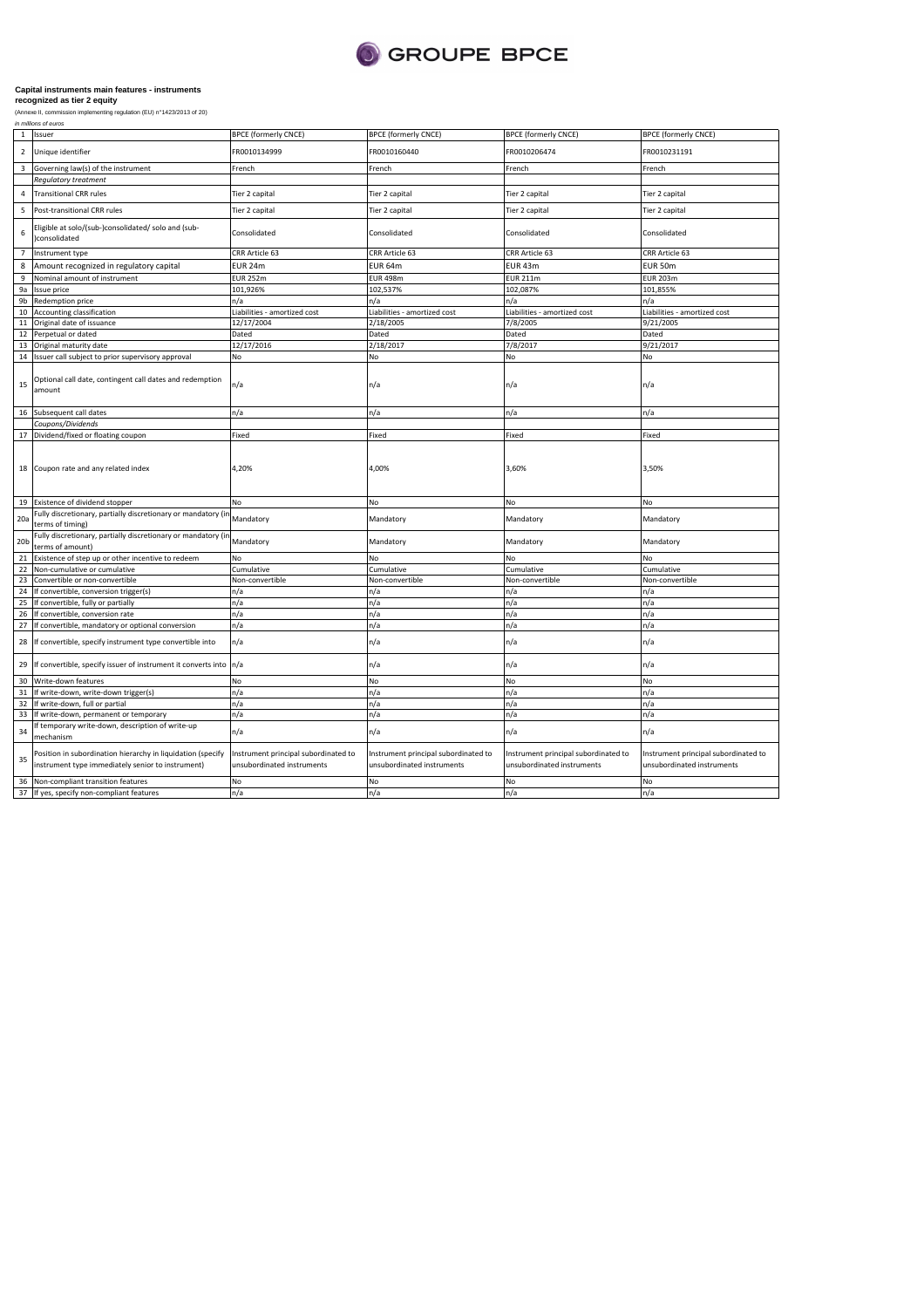

|                 | in millions of euros                                                                                             |                                                                    |                                                                    |                              |                                                                                                                   |
|-----------------|------------------------------------------------------------------------------------------------------------------|--------------------------------------------------------------------|--------------------------------------------------------------------|------------------------------|-------------------------------------------------------------------------------------------------------------------|
| $\mathbf{1}$    | Issuer                                                                                                           | <b>BPCE (formerly BFBP)</b>                                        | <b>BPCE (formerly BFBP)</b>                                        | <b>CREDIT COOPERATIF</b>     | Natixis                                                                                                           |
| $\overline{2}$  | Unique identifier                                                                                                | FR0010318808                                                       | FR0010376392                                                       | Subordinated loan contract   | FR0010405894                                                                                                      |
| 3               | Governing law(s) of the instrument                                                                               | French                                                             | French                                                             | French                       | French                                                                                                            |
|                 | Regulatory treatment                                                                                             |                                                                    |                                                                    |                              |                                                                                                                   |
| $\overline{4}$  | <b>Transitional CRR rules</b>                                                                                    | Tier 2 capital                                                     | Tier 2 capital                                                     | Tier 2 capital               | Tier 2 capital                                                                                                    |
| 5               | Post-transitional CRR rules                                                                                      | Tier 2 capital                                                     | Tier 2 capital                                                     | Tier 2 capital               | Tier 2 capital                                                                                                    |
| 6               | Eligible at solo/(sub-)consolidated/ solo and (sub-<br>consolidated                                              | Consolidated                                                       | Consolidated                                                       | Consolidated                 | Consolidated                                                                                                      |
| $\overline{7}$  | Instrument type                                                                                                  | CRR Article 63                                                     | CRR Article 63                                                     | CRR Article 63               | CRR Article 63                                                                                                    |
| 8               | Amount recognized in regulatory capital                                                                          | EUR 1m                                                             | EUR <sub>4m</sub>                                                  | EUR <sub>3m</sub>            | <b>EUR 495m</b>                                                                                                   |
| 9               |                                                                                                                  | EUR 73m                                                            | <b>EUR 61m</b>                                                     | EUR 40m                      | <b>EUR 500m</b>                                                                                                   |
|                 | Nominal amount of instrument                                                                                     |                                                                    |                                                                    |                              |                                                                                                                   |
| 9a              | Issue price                                                                                                      | 100%                                                               | 100%                                                               | 99,861%                      | 100,000%                                                                                                          |
| 9b              | Redemption price                                                                                                 | n/a                                                                | n/a                                                                | 100%                         | 100%                                                                                                              |
| 10              | Accounting classification                                                                                        | Liabilities - amortized cost                                       | Liabilities - amortized cost                                       | Liabilities - amortized cost | Liabilities - amortized cost                                                                                      |
| 11              | Original date of issuance                                                                                        | 5/23/2006                                                          | 10/23/2006                                                         | 11/17/2006                   | 12/15/2006                                                                                                        |
| 12              | Perpetual or dated                                                                                               | Dated                                                              | Dated                                                              | Dated                        | Dated                                                                                                             |
| 13              | Original maturity date                                                                                           | 7/22/2016                                                          | 11/4/2016                                                          | 11/17/2016                   | 12/15/2021                                                                                                        |
| 14              | Issuer call subject to prior supervisory approval                                                                | No                                                                 | No                                                                 | No                           | n/a                                                                                                               |
| 15              | Optional call date, contingent call dates and redemption<br>amount                                               | n/a                                                                | n/a                                                                | n/a                          | Contingent call date at any time, at par<br>and for the full issue in the event of a<br>change in tax legislation |
|                 | 16 Subsequent call dates                                                                                         | n/a                                                                | n/a                                                                | n/a                          | n/a                                                                                                               |
|                 | Coupons/Dividends                                                                                                |                                                                    |                                                                    |                              |                                                                                                                   |
| 17              | Dividend/fixed or floating coupon                                                                                | Fixed                                                              | Fixed                                                              | Fixed                        | Floating                                                                                                          |
|                 | 18 Coupon rate and any related index                                                                             | 4,20%                                                              | 3,80%                                                              | 4,17%                        | 10y CMS                                                                                                           |
|                 | 19 Existence of dividend stopper                                                                                 | No                                                                 | No                                                                 | No                           | No                                                                                                                |
| 20a             | Fully discretionary, partially discretionary or mandatory (ir<br>terms of timing)                                | Mandatory                                                          | Mandatory                                                          | Mandatory                    | Mandatory                                                                                                         |
| 20 <sub>b</sub> | Fully discretionary, partially discretionary or mandatory (ir<br>terms of amount)                                | Mandatory                                                          | Mandatory                                                          | Mandatory                    | Mandatory                                                                                                         |
| 21              | Existence of step up or other incentive to redeem                                                                | No                                                                 | No                                                                 | No                           | NΩ                                                                                                                |
| 22              | Non-cumulative or cumulative                                                                                     | Cumulative                                                         | Cumulative                                                         | Cumulative                   | Cumulative                                                                                                        |
|                 |                                                                                                                  |                                                                    |                                                                    |                              |                                                                                                                   |
| 23              | Convertible or non-convertible                                                                                   | Non-convertible                                                    | Non-convertible                                                    | Non-convertible              | Non-convertible                                                                                                   |
| 24              | If convertible, conversion trigger(s)                                                                            | n/a                                                                | n/a                                                                | n/a                          | n/a                                                                                                               |
| 25              | If convertible, fully or partially                                                                               | n/a                                                                | n/a                                                                | n/a                          | n/a                                                                                                               |
| 26              | f convertible, conversion rate                                                                                   | n/a                                                                | n/a                                                                | n/a                          | n/a                                                                                                               |
| 27              | f convertible, mandatory or optional conversion                                                                  | n/a                                                                | n/a                                                                | n/a                          | n/a                                                                                                               |
| 28              | If convertible, specify instrument type convertible into                                                         | n/a                                                                | n/a                                                                | n/a                          | n/a                                                                                                               |
| 29              | If convertible, specify issuer of instrument it converts into                                                    | n/a                                                                | n/a                                                                | n/a                          | n/a                                                                                                               |
| 30              | Write-down features                                                                                              | No                                                                 | No                                                                 | No                           | No                                                                                                                |
| 31              | If write-down, write-down trigger(s)                                                                             | n/a                                                                | n/a                                                                | n/a                          | n/a                                                                                                               |
| 32              | If write-down, full or partial                                                                                   | n/a                                                                | n/a                                                                | n/a                          | n/a                                                                                                               |
| 33              | f write-down, permanent or temporary                                                                             | n/a                                                                | n/a                                                                | n/a                          | n/a                                                                                                               |
| 34              | f temporary write-down, description of write-up<br>mechanism                                                     | n/a                                                                | n/a                                                                | n/a                          | n/a                                                                                                               |
| 35              | Position in subordination hierarchy in liquidation (specify<br>instrument type immediately senior to instrument) | Instrument principal subordinated to<br>unsubordinated instruments | Instrument principal subordinated to<br>unsubordinated instruments | Unsecured creditor           | Unsecured creditor                                                                                                |
| 36              | Non-compliant transition features                                                                                | No                                                                 | No                                                                 | No                           | No                                                                                                                |
|                 | 37 If yes, specify non-compliant features                                                                        | n/a                                                                | n/a                                                                | n/a                          | n/a                                                                                                               |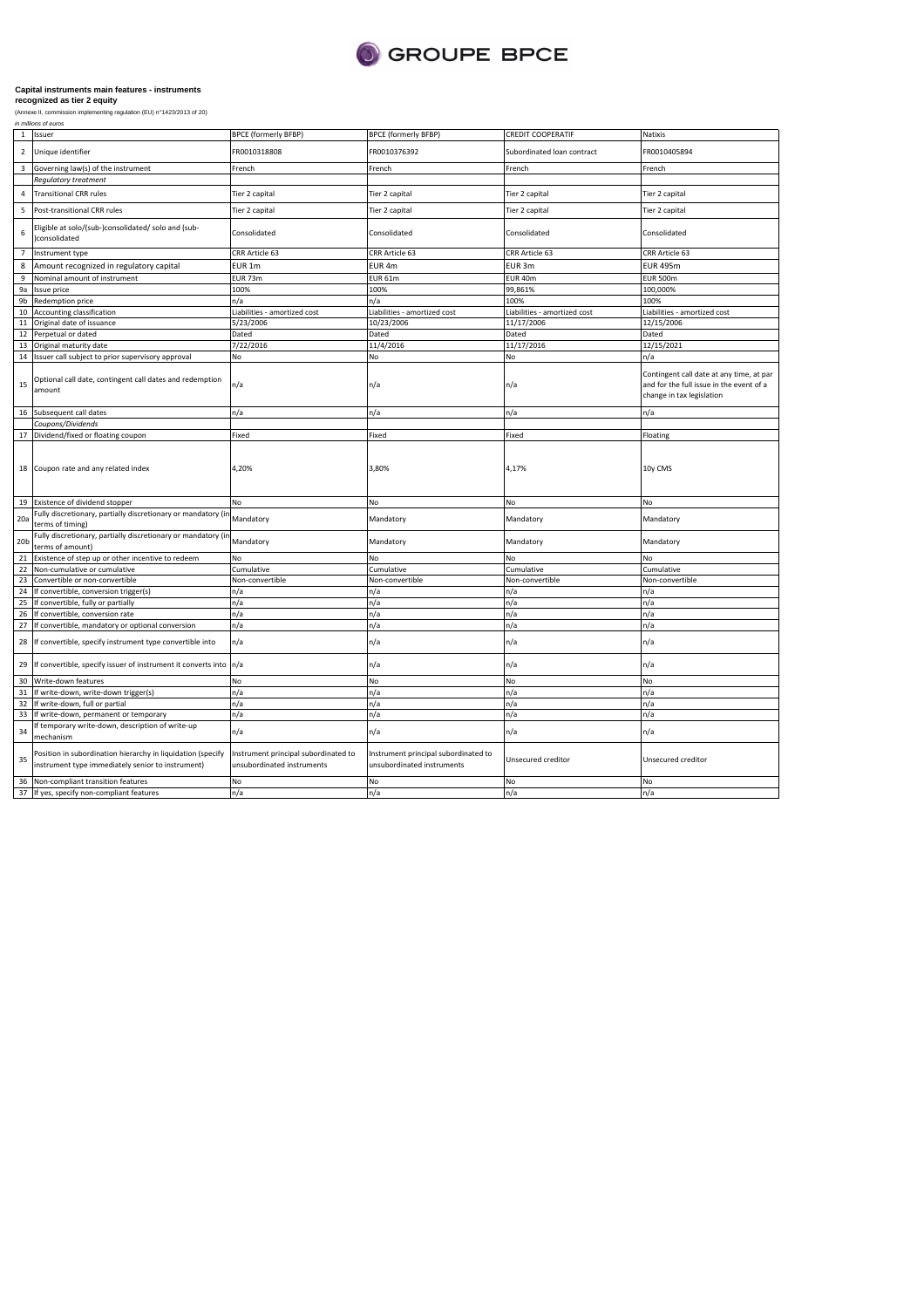

|                 | in millions of euros                                                                                             |                                                                                                                   |                                                                    |                                 |                                                                    |
|-----------------|------------------------------------------------------------------------------------------------------------------|-------------------------------------------------------------------------------------------------------------------|--------------------------------------------------------------------|---------------------------------|--------------------------------------------------------------------|
| $\mathbf{1}$    | Issuer                                                                                                           | Natixis (formerly NBP)                                                                                            | <b>BPCE (formerly BFBP)</b>                                        | Natixis                         | <b>BPCE (formerly BFBP)</b>                                        |
| $\overline{2}$  | Unique identifier                                                                                                | FR0010410068                                                                                                      | FR0010422766                                                       | XS0301168281                    | FR0010479774                                                       |
| 3               | Governing law(s) of the instrument                                                                               | UK                                                                                                                | French                                                             | UK                              | French                                                             |
|                 | Regulatory treatment                                                                                             |                                                                                                                   |                                                                    |                                 |                                                                    |
| 4               | <b>Transitional CRR rules</b>                                                                                    | Tier 2 capital                                                                                                    | Tier 2 capital                                                     | Tier 2 capital                  | Tier 2 capital                                                     |
| 5               | Post-transitional CRR rules                                                                                      | Tier 2 capital                                                                                                    | Tier 2 capital                                                     | Tier 2 capital                  | Tier 2 capital                                                     |
| 6               | Eligible at solo/(sub-)consolidated/ solo and (sub-<br>)consolidated                                             | Consolidated                                                                                                      | Consolidated                                                       | Consolidated                    | Consolidated                                                       |
| $\overline{7}$  | Instrument type                                                                                                  | CRR Article 63                                                                                                    | CRR Article 63                                                     | CRR Article 63                  | CRR Article 63                                                     |
| 8               | Amount recognized in regulatory capital                                                                          | <b>EUR 55m</b>                                                                                                    | <b>EUR 10m</b>                                                     | <b>EUR 105m</b>                 | <b>EUR 16m</b>                                                     |
| 9               | Nominal amount of instrument                                                                                     | <b>EUR 495m</b>                                                                                                   | EUR 70m                                                            | <b>EUR 100m</b>                 | <b>EUR 79m</b>                                                     |
| 9а              | Issue price                                                                                                      | 98,977%                                                                                                           | 100%                                                               | 100%                            | 99,680%                                                            |
| 9b              | Redemption price                                                                                                 | 100%                                                                                                              | n/a                                                                | 100%                            | n/a                                                                |
|                 | 10 Accounting classification                                                                                     | Liabilities - amortized cost                                                                                      | Liabilities - amortized cost                                       | Liabilities - fair value option | Liabilities - amortized cost                                       |
| $11\,$          |                                                                                                                  |                                                                                                                   |                                                                    |                                 |                                                                    |
|                 | Original date of issuance                                                                                        | 12/22/2006                                                                                                        | 2/19/2007                                                          | 5/31/2007                       | 6/25/2007                                                          |
| 12              | Perpetual or dated                                                                                               | Dated                                                                                                             | Dated                                                              | Dated                           | Dated                                                              |
| 13              | Original maturity date                                                                                           | 1/20/2017                                                                                                         | 3/13/2017                                                          | 5/31/2022                       | 7/10/2017                                                          |
|                 | 14 Issuer call subject to prior supervisory approval                                                             | n/a                                                                                                               | No                                                                 | n/a                             | No                                                                 |
| 15              | Optional call date, contingent call dates and redemption<br>amount                                               | Contingent call date at any time, at par<br>and for the full issue in the event of a<br>change in tax legislation | n/a                                                                | n/a                             | n/a                                                                |
|                 | 16 Subsequent call dates                                                                                         | n/a                                                                                                               | n/a                                                                | n/a                             | n/a                                                                |
|                 | Coupons/Dividends                                                                                                |                                                                                                                   |                                                                    |                                 |                                                                    |
|                 | 17 Dividend/fixed or floating coupon                                                                             | Fixed                                                                                                             | Fixed                                                              | Floating                        | Fixed                                                              |
|                 | 18 Coupon rate and any related index                                                                             | 4,125%                                                                                                            | 4,20%                                                              | 10y CMS                         | 4,50%                                                              |
|                 | 19 Existence of dividend stopper                                                                                 | No                                                                                                                | No                                                                 | No                              | No                                                                 |
| 20a             | Fully discretionary, partially discretionary or mandatory (in<br>terms of timing)                                | Mandatory                                                                                                         | Mandatory                                                          | Mandatory                       | Mandatory                                                          |
| 20 <sub>b</sub> | Fully discretionary, partially discretionary or mandatory (ir<br>terms of amount)                                | Mandatory                                                                                                         | Mandatory                                                          | Mandatory                       | Mandatory                                                          |
| 21              | Existence of step up or other incentive to redeem                                                                | No                                                                                                                | No                                                                 | No                              | No                                                                 |
| 22              | Non-cumulative or cumulative                                                                                     | Cumulative                                                                                                        | Cumulative                                                         | Cumulative                      | Cumulative                                                         |
|                 |                                                                                                                  |                                                                                                                   |                                                                    |                                 |                                                                    |
| 23              | Convertible or non-convertible                                                                                   | Non-convertible                                                                                                   | Non-convertible                                                    | Non-convertible                 | Non-convertible                                                    |
| 24              | If convertible, conversion trigger(s)                                                                            | n/a                                                                                                               | n/a                                                                | n/a                             | n/a                                                                |
| 25              | If convertible, fully or partially                                                                               | n/a                                                                                                               | n/a                                                                | n/a                             | n/a                                                                |
| 26              | If convertible, conversion rate                                                                                  | n/a                                                                                                               | n/a                                                                | n/a                             | n/a                                                                |
| 27<br>28        | If convertible, mandatory or optional conversion<br>If convertible, specify instrument type convertible into     | n/a<br>n/a                                                                                                        | n/a<br>n/a                                                         | n/a<br>n/a                      | n/a<br>n/a                                                         |
| 29              | If convertible, specify issuer of instrument it converts into n/a                                                |                                                                                                                   | n/a                                                                | n/a                             | n/a                                                                |
| 30              | Write-down features                                                                                              | No                                                                                                                | No                                                                 | No                              | No                                                                 |
| 31              | If write-down, write-down trigger(s)                                                                             | n/a                                                                                                               | n/a                                                                | n/a                             | n/a                                                                |
| 32              | If write-down, full or partial                                                                                   | n/a                                                                                                               | n/a                                                                | n/a                             | n/a                                                                |
| 33              | If write-down, permanent or temporary                                                                            | n/a                                                                                                               | n/a                                                                | n/a                             | n/a                                                                |
| 34              | f temporary write-down, description of write-up<br>mechanism                                                     | n/a                                                                                                               | n/a                                                                | n/a                             | n/a                                                                |
| 35              | Position in subordination hierarchy in liquidation (specify<br>instrument type immediately senior to instrument) | Unsecured creditor                                                                                                | Instrument principal subordinated to<br>unsubordinated instruments | Unsecured creditor              | Instrument principal subordinated to<br>unsubordinated instruments |
|                 | 36 Non-compliant transition features                                                                             | No                                                                                                                | No                                                                 | No.                             | No                                                                 |
|                 | 37 If yes, specify non-compliant features                                                                        | n/a                                                                                                               | n/a                                                                | n/a                             | n/a                                                                |
|                 |                                                                                                                  |                                                                                                                   |                                                                    |                                 |                                                                    |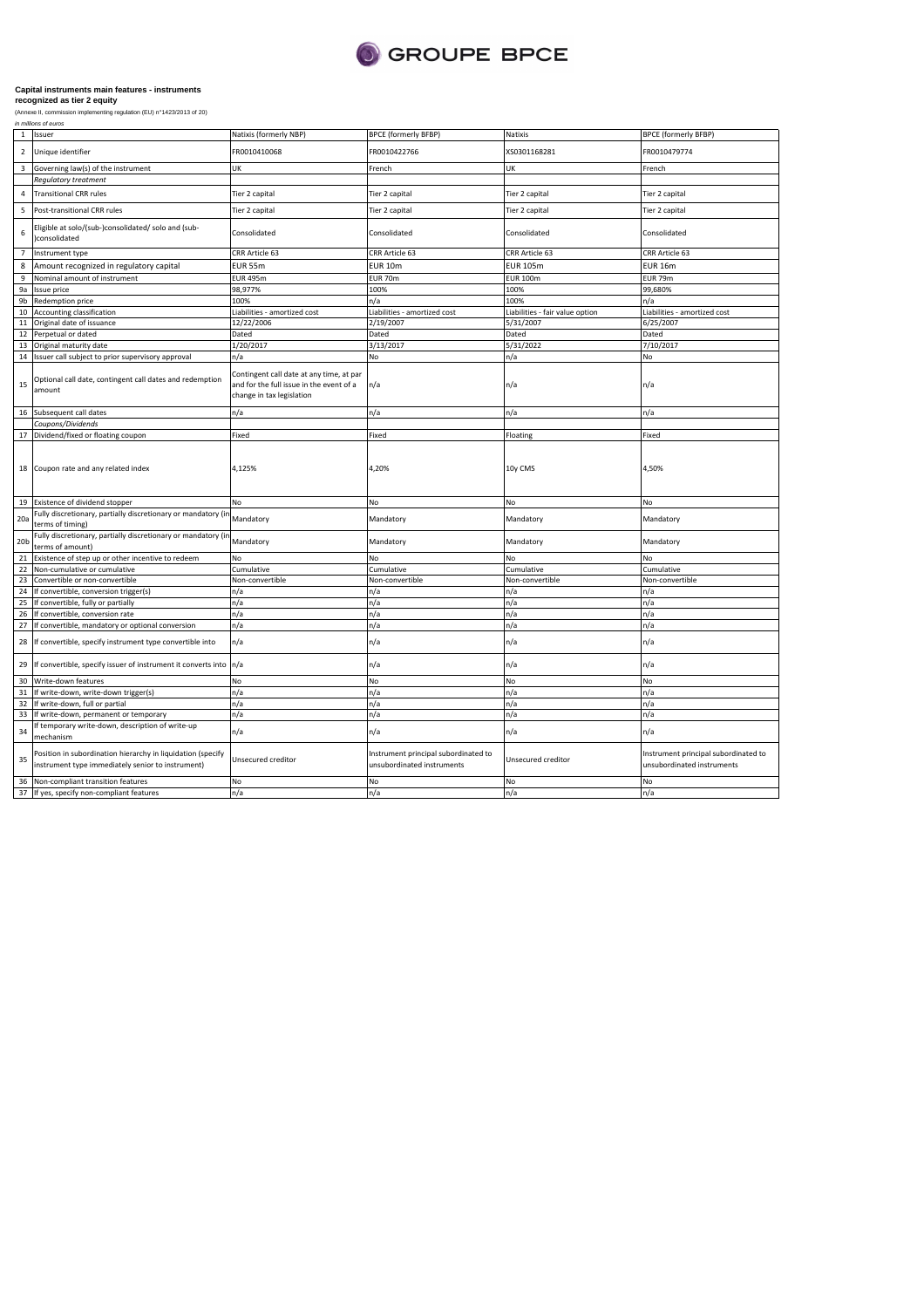

|                 | in millions of euros                                                                                             |                                                                    |                                                                    |                              |                                                                    |
|-----------------|------------------------------------------------------------------------------------------------------------------|--------------------------------------------------------------------|--------------------------------------------------------------------|------------------------------|--------------------------------------------------------------------|
| 1               | Issuer                                                                                                           | <b>BPCE (formerly BFBP)</b>                                        | <b>BPCE (formerly BFBP)</b>                                        | <b>BRED</b>                  | <b>BPCE (formerly CNCE)</b>                                        |
| $\mathbf 2$     | Unique identifier                                                                                                | FR0010522342                                                       | FR0010550806                                                       | Subordinated loan contract   | FR0010712935                                                       |
| 3               | Governing law(s) of the instrument                                                                               | French                                                             | French                                                             | French                       | French                                                             |
|                 | Regulatory treatment                                                                                             |                                                                    |                                                                    |                              |                                                                    |
| 4               | <b>Transitional CRR rules</b>                                                                                    | Tier 2 capital                                                     | Tier 2 capital                                                     | Tier 2 capital               | Tier 2 capital                                                     |
| 5               | Post-transitional CRR rules                                                                                      | Tier 2 capital                                                     | Tier 2 capital                                                     | Tier 2 capital               | Tier 2 capital                                                     |
| 6               | Eligible at solo/(sub-)consolidated/ solo and (sub-<br>consolidated                                              | Consolidated                                                       | Consolidated                                                       | Consolidated                 | Consolidated                                                       |
| $\overline{7}$  | Instrument type                                                                                                  | CRR Article 63                                                     | CRR Article 63                                                     | CRR Article 63               | CRR Article 63                                                     |
| 8               | Amount recognized in regulatory capital                                                                          | <b>EUR 26m</b>                                                     | <b>EUR 17m</b>                                                     | <b>EUR 73m</b>               | <b>EUR 287m</b>                                                    |
| 9               | Nominal amount of instrument                                                                                     | EUR 90m                                                            | EUR 54m                                                            | <b>EUR 186m</b>              | <b>EUR 546m</b>                                                    |
| 9a              | Issue price                                                                                                      | 100%                                                               | 100%                                                               | 100%                         | 100,913%                                                           |
| 9b              | Redemption price                                                                                                 | n/a                                                                | n/a                                                                | 100%                         | n/a                                                                |
|                 |                                                                                                                  |                                                                    |                                                                    |                              |                                                                    |
| 10              | Accounting classification                                                                                        | Liabilities - amortized cost                                       | Liabilities - amortized cost                                       | Liabilities - amortized cost | Liabilities - amortized cost                                       |
| $11\,$          | Original date of issuance                                                                                        | 11/4/2007                                                          | 12/28/2007                                                         | 6/18/2008                    | 2/13/2009                                                          |
| 12              | Perpetual or dated                                                                                               | Dated                                                              | Dated                                                              | Dated                        | Dated                                                              |
| 13              | Original maturity date                                                                                           | 12/7/2017                                                          | 1/28/2018                                                          | 6/18/2018                    | 2/13/2019                                                          |
|                 | 14 Issuer call subject to prior supervisory approval                                                             | No                                                                 | No                                                                 | No                           | No                                                                 |
| 15              | Optional call date, contingent call dates and redemption<br>amount                                               | n/a                                                                | n/a                                                                | n/a                          | n/a                                                                |
|                 | 16 Subsequent call dates                                                                                         | n/a                                                                | n/a                                                                | n/a                          | n/a                                                                |
|                 | Coupons/Dividends                                                                                                |                                                                    |                                                                    |                              |                                                                    |
| 17              | Dividend/fixed or floating coupon                                                                                | Fixed                                                              | Fixed                                                              | Fixed                        | Fixed                                                              |
|                 | 18 Coupon rate and any related index                                                                             | 4,60%                                                              | 4,60%                                                              | 6,437%                       | 5,75%                                                              |
|                 | 19 Existence of dividend stopper                                                                                 | No                                                                 | No                                                                 | No                           | No                                                                 |
| 20a             | Fully discretionary, partially discretionary or mandatory (ii<br>terms of timing)                                | Mandatory                                                          | Mandatory                                                          | Mandatory                    | Mandatory                                                          |
| 20 <sub>b</sub> | Fully discretionary, partially discretionary or mandatory (ii<br>terms of amount)                                | Mandatory                                                          | Mandatory                                                          | Mandatory                    | Mandatory                                                          |
| 21              | Existence of step up or other incentive to redeem                                                                | No                                                                 | No                                                                 | No                           | NΩ                                                                 |
| 22              | Non-cumulative or cumulative                                                                                     | Cumulative                                                         | Cumulative                                                         | Cumulative                   | Cumulative                                                         |
| 23              | Convertible or non-convertible                                                                                   | Non-convertible                                                    | Non-convertible                                                    | Non-convertible              | Non-convertible                                                    |
| 24              | If convertible, conversion trigger(s)                                                                            | ٦/a                                                                | n/a                                                                | n/a                          | n/a                                                                |
| 25              | If convertible, fully or partially                                                                               | n/a                                                                | n/a                                                                | n/a                          | n/a                                                                |
| 26              | If convertible, conversion rate                                                                                  | n/a                                                                | n/a                                                                | n/a                          | n/a                                                                |
| 27              | If convertible, mandatory or optional conversion                                                                 | n/a                                                                | n/a                                                                | n/a                          | n/a                                                                |
| 28              | If convertible, specify instrument type convertible into                                                         | n/a                                                                | n/a                                                                | n/a                          | n/a                                                                |
| 29              | If convertible, specify issuer of instrument it converts into                                                    | n/a                                                                | n/a                                                                | n/a                          | n/a                                                                |
| 30              | Write-down features                                                                                              | No                                                                 | No                                                                 | No                           | No                                                                 |
| 31              | If write-down, write-down trigger(s)                                                                             | n/a                                                                | n/a                                                                | n/a                          | n/a                                                                |
| 32              | If write-down, full or partial                                                                                   | n/a                                                                | n/a                                                                | n/a                          | n/a                                                                |
| 33              | If write-down, permanent or temporary                                                                            | n/a                                                                | n/a                                                                | n/a                          | n/a                                                                |
| 34              | If temporary write-down, description of write-up<br>mechanism                                                    | n/a                                                                | n/a                                                                | n/a                          | n/a                                                                |
| 35              | Position in subordination hierarchy in liquidation (specify<br>instrument type immediately senior to instrument) | Instrument principal subordinated to<br>unsubordinated instruments | Instrument principal subordinated to<br>unsubordinated instruments | Unsecured creditor           | Instrument principal subordinated to<br>unsubordinated instruments |
| 36              | Non-compliant transition features                                                                                | No                                                                 | No                                                                 | No                           | No                                                                 |
|                 | 37 If yes, specify non-compliant features                                                                        | n/a                                                                | n/a                                                                | n/a                          | n/a                                                                |
|                 |                                                                                                                  |                                                                    |                                                                    |                              |                                                                    |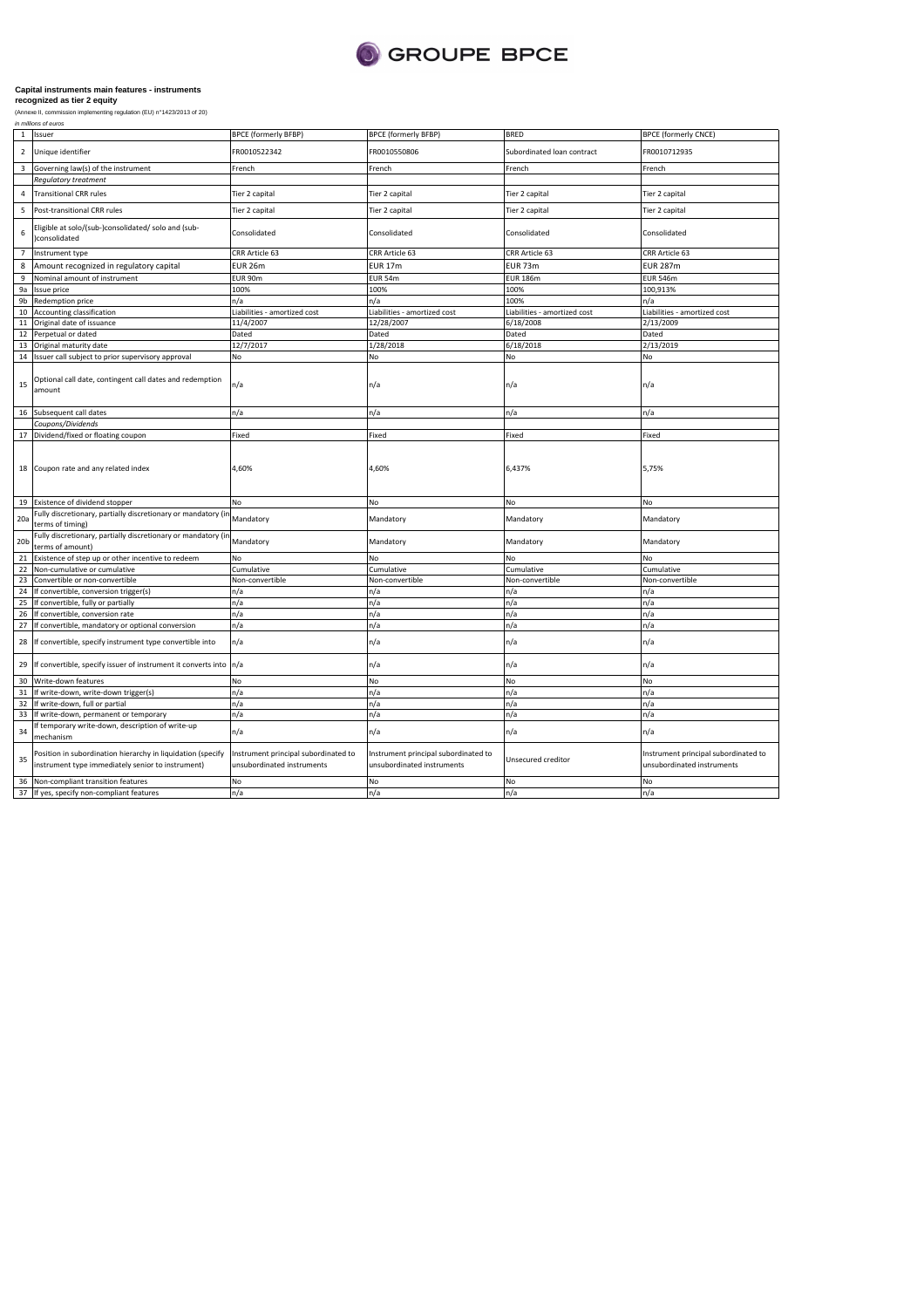

|                         | in millions of euros                                                                                            |                                                                    |                                                                    |                                                                    |                                                                    |
|-------------------------|-----------------------------------------------------------------------------------------------------------------|--------------------------------------------------------------------|--------------------------------------------------------------------|--------------------------------------------------------------------|--------------------------------------------------------------------|
| $\mathbf{1}$            | Issuer                                                                                                          | <b>BPCE</b>                                                        | <b>BPCE</b>                                                        | <b>BPCE</b>                                                        | <b>BPCE</b>                                                        |
| $\overline{2}$          | Unique identifier                                                                                               | FR0011538222                                                       | 144A: US05578QAA13 / Reg S:<br>US05578UAA25                        | 144A: US05578QAB95 / Reg S:<br>US05578UAB08                        | FR0011855287                                                       |
| $\overline{\mathbf{3}}$ | Governing law(s) of the instrument                                                                              | French                                                             | New York State                                                     | New York State                                                     | French                                                             |
|                         | Regulatory treatment                                                                                            |                                                                    |                                                                    |                                                                    |                                                                    |
| $\overline{a}$          | <b>Transitional CRR rules</b>                                                                                   | Tier 2 capital                                                     | Tier 2 capital                                                     | Tier 2 capital                                                     | Tier 2 capital                                                     |
|                         |                                                                                                                 |                                                                    |                                                                    |                                                                    |                                                                    |
| 5                       | Post-transitional CRR rules                                                                                     | Tier 2 capital                                                     | Tier 2 capital                                                     | Tier 2 capital                                                     | Tier 2 capital                                                     |
| 6                       | Eligible at solo/(sub-)consolidated/ solo and (sub-<br>consolidated                                             | Consolidated                                                       | Consolidated                                                       | Consolidated                                                       | Consolidated                                                       |
| $\overline{7}$          | Instrument type                                                                                                 | CRR Article 63                                                     | CRR Article 63                                                     | CRR Article 63                                                     | CRR Article 63                                                     |
| 8                       | Amount recognized in regulatory capital                                                                         | EUR 1,000m                                                         | EUR 1,349m                                                         | EUR 1,349m                                                         | <b>EUR 906m</b>                                                    |
| 9                       | Nominal amount of instrument                                                                                    | EUR 1,000m                                                         | USD 1,500m                                                         | USD 1,500m                                                         | GBP 750m                                                           |
| 9a                      | ssue price                                                                                                      | 100%                                                               | 99,834%                                                            | 99,815%                                                            | 99,715%                                                            |
| 9b                      |                                                                                                                 |                                                                    |                                                                    |                                                                    |                                                                    |
|                         | Redemption price                                                                                                | n/a                                                                | ٦/a                                                                | n/a                                                                | n/a                                                                |
| 10                      | Accounting classification                                                                                       | Liabilities - amortized cost                                       | Liabilities - amortized cost                                       | Liabilities - amortized cost                                       | Liabilities - amortized cost                                       |
| $11\,$                  | Original date of issuance                                                                                       | 7/18/2013                                                          | 10/22/2013                                                         | 1/21/2014                                                          | 4/16/2014                                                          |
| 12                      | Perpetual or dated                                                                                              | Dated                                                              | Dated                                                              | Dated                                                              | Dated                                                              |
| 13                      | Original maturity date                                                                                          | 7/18/2023                                                          | 10/22/2023                                                         | 7/21/2024                                                          | 4/16/2029                                                          |
| 14                      | Issuer call subject to prior supervisory approval                                                               | No                                                                 | No                                                                 | No                                                                 | No                                                                 |
| 15                      | Optional call date, contingent call dates and redemption<br>amount                                              | n/a                                                                | n/a                                                                | n/a                                                                | n/a                                                                |
|                         | 16 Subsequent call dates                                                                                        | n/a                                                                | n/a                                                                | n/a                                                                | n/a                                                                |
|                         | Coupons/Dividends                                                                                               |                                                                    |                                                                    |                                                                    |                                                                    |
| 17                      | Dividend/fixed or floating coupon                                                                               | Fixed                                                              | Fixed                                                              | Fixed                                                              | Fixed                                                              |
| 18                      | Coupon rate and any related index                                                                               | 4,625%                                                             | 5,70%                                                              | 5,15%                                                              | 5,15%                                                              |
|                         | 19 Existence of dividend stopper                                                                                | No                                                                 | No                                                                 | No                                                                 | No                                                                 |
|                         | Fully discretionary, partially discretionary or mandatory (in                                                   |                                                                    |                                                                    |                                                                    |                                                                    |
| 20a                     | terms of timing)                                                                                                | Mandatory                                                          | Mandatory                                                          | Mandatory                                                          | Mandatory                                                          |
| 20 <sub>b</sub>         | Fully discretionary, partially discretionary or mandatory (in<br>terms of amount)                               | Mandatory                                                          | Mandatory                                                          | Mandatory                                                          | Mandatory                                                          |
| 21                      | Existence of step up or other incentive to redeem                                                               | No                                                                 | No                                                                 | No                                                                 | No                                                                 |
| 22                      | Non-cumulative or cumulative                                                                                    | Cumulative                                                         | Cumulative                                                         | Cumulative                                                         | Cumulative                                                         |
| 23                      | Convertible or non-convertible                                                                                  | Non-convertible                                                    | Non-convertible                                                    | Non-convertible                                                    | Non-convertible                                                    |
| 24                      | If convertible, conversion trigger(s)                                                                           | ٦/a                                                                | n/a                                                                | n/a                                                                | n/a                                                                |
| 25                      | If convertible, fully or partially                                                                              | n/a                                                                | n/a                                                                | n/a                                                                | n/a                                                                |
| 26                      | If convertible, conversion rate                                                                                 | n/a                                                                | n/a                                                                | n/a                                                                | n/a                                                                |
| 27                      | f convertible, mandatory or optional conversion                                                                 | n/a                                                                | n/a                                                                | n/a                                                                | n/a                                                                |
| 28                      | If convertible, specify instrument type convertible into                                                        | n/a                                                                | n/a                                                                | n/a                                                                | n/a                                                                |
| 29                      | If convertible, specify issuer of instrument it converts into n/a                                               |                                                                    | n/a                                                                | n/a                                                                | n/a                                                                |
| 30                      | Write-down features                                                                                             | No                                                                 | No                                                                 | No                                                                 | No                                                                 |
| 31                      | If write-down, write-down trigger(s)                                                                            | n/a                                                                | n/a                                                                | n/a                                                                | n/a                                                                |
| 32                      | If write-down, full or partial                                                                                  | n/a                                                                | n/a                                                                | n/a                                                                | n/a                                                                |
| 33                      | f write-down, permanent or temporary                                                                            | n/a                                                                | n/a                                                                | n/a                                                                | n/a                                                                |
|                         |                                                                                                                 |                                                                    |                                                                    |                                                                    |                                                                    |
| 34                      | f temporary write-down, description of write-up<br>nechanism                                                    | n/a                                                                | n/a                                                                | n/a                                                                | n/a                                                                |
| 35                      | Position in subordination hierarchy in liquidation (specify<br>nstrument type immediately senior to instrument) | Instrument principal subordinated to<br>unsubordinated instruments | Instrument principal subordinated to<br>unsubordinated instruments | Instrument principal subordinated to<br>unsubordinated instruments | Instrument principal subordinated to<br>unsubordinated instruments |
| 36                      | Non-compliant transition features                                                                               | <b>No</b>                                                          | No                                                                 | No                                                                 | No                                                                 |
|                         | 37 If yes, specify non-compliant features                                                                       | n/a                                                                | n/a                                                                | n/a                                                                | n/a                                                                |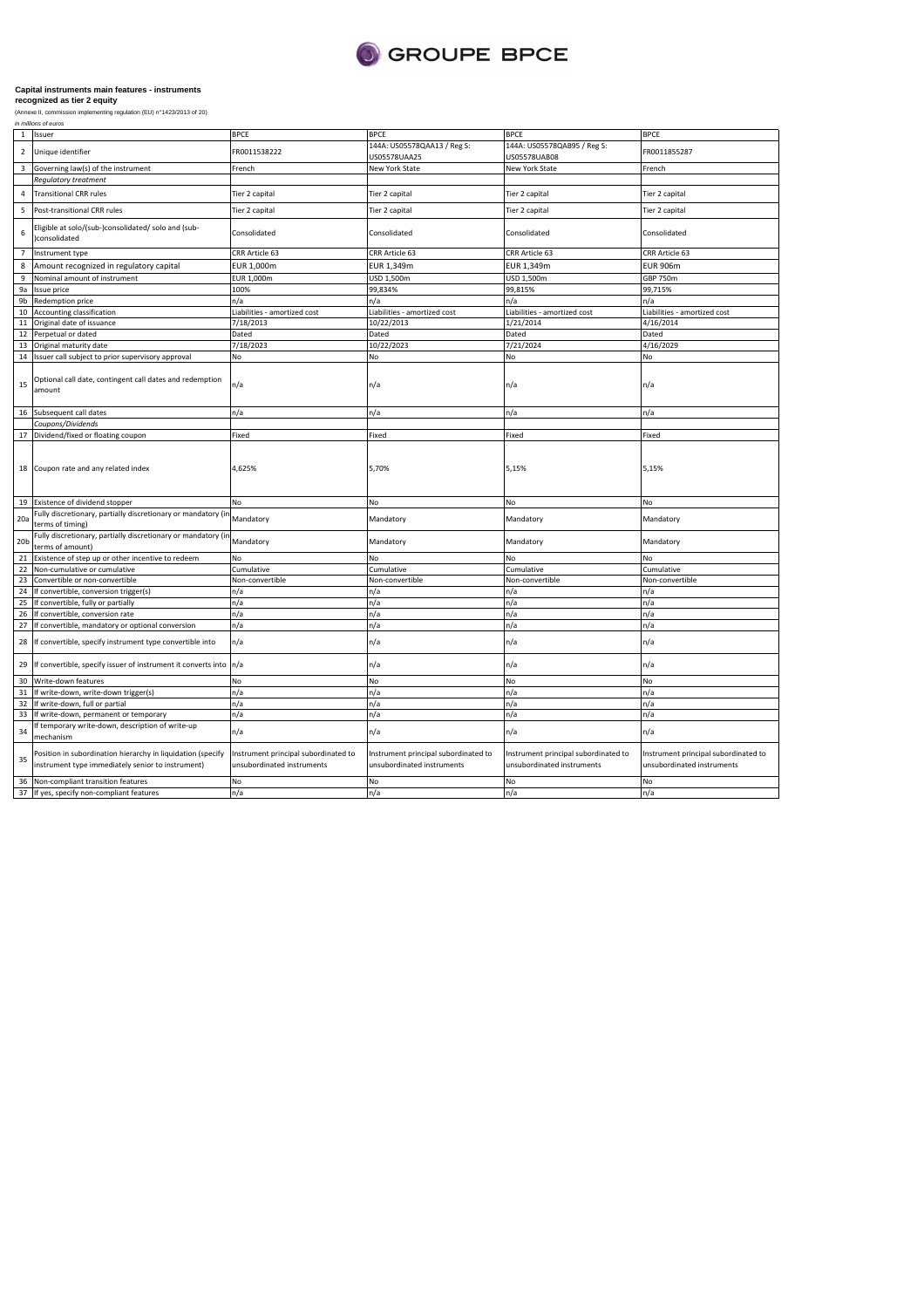

| in millions of euros |  |
|----------------------|--|
|----------------------|--|

|                 | 1 Issuer                                                                                                         | <b>BPCE</b>                                                                                                                                    | <b>BPCE</b>                                                                          | <b>BPCE</b>                                                                          | <b>BPCE</b>                                                                          |
|-----------------|------------------------------------------------------------------------------------------------------------------|------------------------------------------------------------------------------------------------------------------------------------------------|--------------------------------------------------------------------------------------|--------------------------------------------------------------------------------------|--------------------------------------------------------------------------------------|
| $\overline{2}$  | Unique identifier                                                                                                | FR0012018851                                                                                                                                   | 144A: US05578QAC78 / Reg S:<br>US05578UAC80                                          | FR0011952621                                                                         | FR0011952647                                                                         |
| 3               | Governing law(s) of the instrument                                                                               | French                                                                                                                                         | New York State                                                                       | French                                                                               | French                                                                               |
|                 | Regulatory treatment                                                                                             |                                                                                                                                                |                                                                                      |                                                                                      |                                                                                      |
| $\sqrt{4}$      | <b>Transitional CRR rules</b>                                                                                    | Tier 2 capital                                                                                                                                 | Tier 2 capital                                                                       | Tier 2 capital                                                                       | Tier 2 capital                                                                       |
| 5               | Post-transitional CRR rules                                                                                      | Tier 2 capital                                                                                                                                 | Tier 2 capital                                                                       | Tier 2 capital                                                                       | Tier 2 capital                                                                       |
| 6               | Eligible at solo/(sub-)consolidated/ solo and (sub-<br>)consolidated                                             | Consolidated                                                                                                                                   | Consolidated                                                                         | Consolidated                                                                         | Consolidated                                                                         |
| $\overline{7}$  | Instrument type                                                                                                  | CRR Article 63                                                                                                                                 | CRR Article 63                                                                       | CRR Article 63                                                                       | CRR Article 63                                                                       |
| 8               | Amount recognized in regulatory capital                                                                          | EUR 1,000m                                                                                                                                     | <b>EUR 720</b>                                                                       | <b>EUR 350m</b>                                                                      | <b>EUR 525m</b>                                                                      |
| 9               | Nominal amount of instrument                                                                                     | EUR 1,000m                                                                                                                                     | <b>USD 800m</b>                                                                      | <b>EUR 350m</b>                                                                      | <b>EUR 525m</b>                                                                      |
| 9a              | Issue price                                                                                                      | 99,715%                                                                                                                                        | 99,014%                                                                              | 100,520%                                                                             | 100%                                                                                 |
| 9b              |                                                                                                                  | n/a                                                                                                                                            | n/a                                                                                  | n/a                                                                                  | n/a                                                                                  |
|                 | Redemption price                                                                                                 |                                                                                                                                                |                                                                                      |                                                                                      |                                                                                      |
| 10              | Accounting classification                                                                                        | Liabilities - amortized cost                                                                                                                   | Liabilities - amortized cost                                                         | Liabilities - amortized cost                                                         | Liabilities - amortized cost                                                         |
| 11              | Original date of issuance                                                                                        | 7/8/2014                                                                                                                                       | 7/11/2014                                                                            | 7/25/2014                                                                            | 7/25/2014                                                                            |
| 12              | Perpetual or dated                                                                                               | Dated                                                                                                                                          | Dated                                                                                | Dated                                                                                | Dated                                                                                |
| 13              | Original maturity date                                                                                           | 7/8/2026                                                                                                                                       | 7/11/2024                                                                            | 6/25/2026                                                                            | 6/25/2026                                                                            |
| 14              | Issuer call subject to prior supervisory approval                                                                | Yes                                                                                                                                            | No                                                                                   | No                                                                                   | No                                                                                   |
| 15              | Optional call date, contingent call dates and redemption<br>amount                                               | 7/8/2021 at par                                                                                                                                | n/a                                                                                  | n/a                                                                                  | n/a                                                                                  |
|                 | 16 Subsequent call dates                                                                                         | n/a                                                                                                                                            | n/a                                                                                  | n/a                                                                                  | n/a                                                                                  |
|                 | Coupons/Dividends                                                                                                |                                                                                                                                                |                                                                                      |                                                                                      |                                                                                      |
| 17              | Dividend/fixed or floating coupon                                                                                | Fixed                                                                                                                                          | Fixed                                                                                | Fixed                                                                                | Zero coupon                                                                          |
|                 | 18 Coupon rate and any related index                                                                             | 2.75% until 7/8/2021, then fixed rate<br>determined at the call date by the sum<br>of the 5-year mid-swap EUR + 1.83% if<br>call not exercised | 4,625%                                                                               | 3,85%                                                                                | Zero coupon, with redemption at<br>156.8595%                                         |
| 19              | Existence of dividend stopper                                                                                    | <b>No</b>                                                                                                                                      | No                                                                                   | No                                                                                   | No                                                                                   |
| 20a             | Fully discretionary, partially discretionary or mandatory (in<br>terms of timing)                                | Mandatory                                                                                                                                      | Mandatory                                                                            | Mandatory                                                                            | Mandatory                                                                            |
| 20 <sub>b</sub> | Fully discretionary, partially discretionary or mandatory (ir<br>terms of amount)                                | Mandatory                                                                                                                                      | Mandatory                                                                            | Mandatory                                                                            | Mandatory                                                                            |
| 21              | Existence of step up or other incentive to redeem                                                                | No                                                                                                                                             | No                                                                                   | No                                                                                   | No                                                                                   |
| 22              | Non-cumulative or cumulative                                                                                     | Cumulative                                                                                                                                     | Cumulative                                                                           | Cumulative                                                                           | Cumulative                                                                           |
| 23              | Convertible or non-convertible                                                                                   | Non-convertible                                                                                                                                | Non-convertible                                                                      | Non-convertible                                                                      | Non-convertible                                                                      |
| 24              | If convertible, conversion trigger(s)                                                                            | n/a                                                                                                                                            | n/a                                                                                  | n/a                                                                                  | n/a                                                                                  |
| 25              | If convertible, fully or partially                                                                               | n/a                                                                                                                                            | n/a                                                                                  | n/a                                                                                  | n/a                                                                                  |
| 26              | If convertible, conversion rate                                                                                  | n/a                                                                                                                                            | n/a                                                                                  | n/a                                                                                  | n/a                                                                                  |
| 27              | If convertible, mandatory or optional conversion                                                                 | n/a                                                                                                                                            | n/a                                                                                  | n/a                                                                                  | n/a                                                                                  |
| 28              | If convertible, specify instrument type convertible into                                                         | n/a                                                                                                                                            | n/a                                                                                  | n/a                                                                                  | n/a                                                                                  |
| 29              | If convertible, specify issuer of instrument it converts into                                                    | n/a                                                                                                                                            | n/a                                                                                  | n/a                                                                                  | n/a                                                                                  |
| 30              | Write-down features                                                                                              | No                                                                                                                                             | No                                                                                   | No                                                                                   | No                                                                                   |
| 31              | If write-down, write-down trigger(s)                                                                             | n/a                                                                                                                                            | n/a                                                                                  | n/a                                                                                  | n/a                                                                                  |
| 32              | If write-down, full or partial                                                                                   | n/a                                                                                                                                            | n/a                                                                                  | n/a                                                                                  | n/a                                                                                  |
| 33              | If write-down, permanent or temporary                                                                            | n/a                                                                                                                                            | n/a                                                                                  | n/a                                                                                  | n/a                                                                                  |
| 34              | If temporary write-down, description of write-up<br>mechanism                                                    | n/a                                                                                                                                            | n/a                                                                                  | n/a                                                                                  | n/a                                                                                  |
| 35              | Position in subordination hierarchy in liquidation (specify<br>instrument type immediately senior to instrument) | Instrument (principal and interest)<br>subordinated to unsubordinated<br>instruments                                                           | Instrument (principal and interest)<br>subordinated to unsubordinated<br>instruments | Instrument (principal and interest)<br>subordinated to unsubordinated<br>instruments | Instrument (principal and interest)<br>subordinated to unsubordinated<br>instruments |
|                 | 36 Non-compliant transition features                                                                             | No                                                                                                                                             | No                                                                                   | <b>No</b>                                                                            | <b>No</b>                                                                            |
|                 | 37 If yes, specify non-compliant features                                                                        | n/a                                                                                                                                            | n/a                                                                                  | n/a                                                                                  | n/a                                                                                  |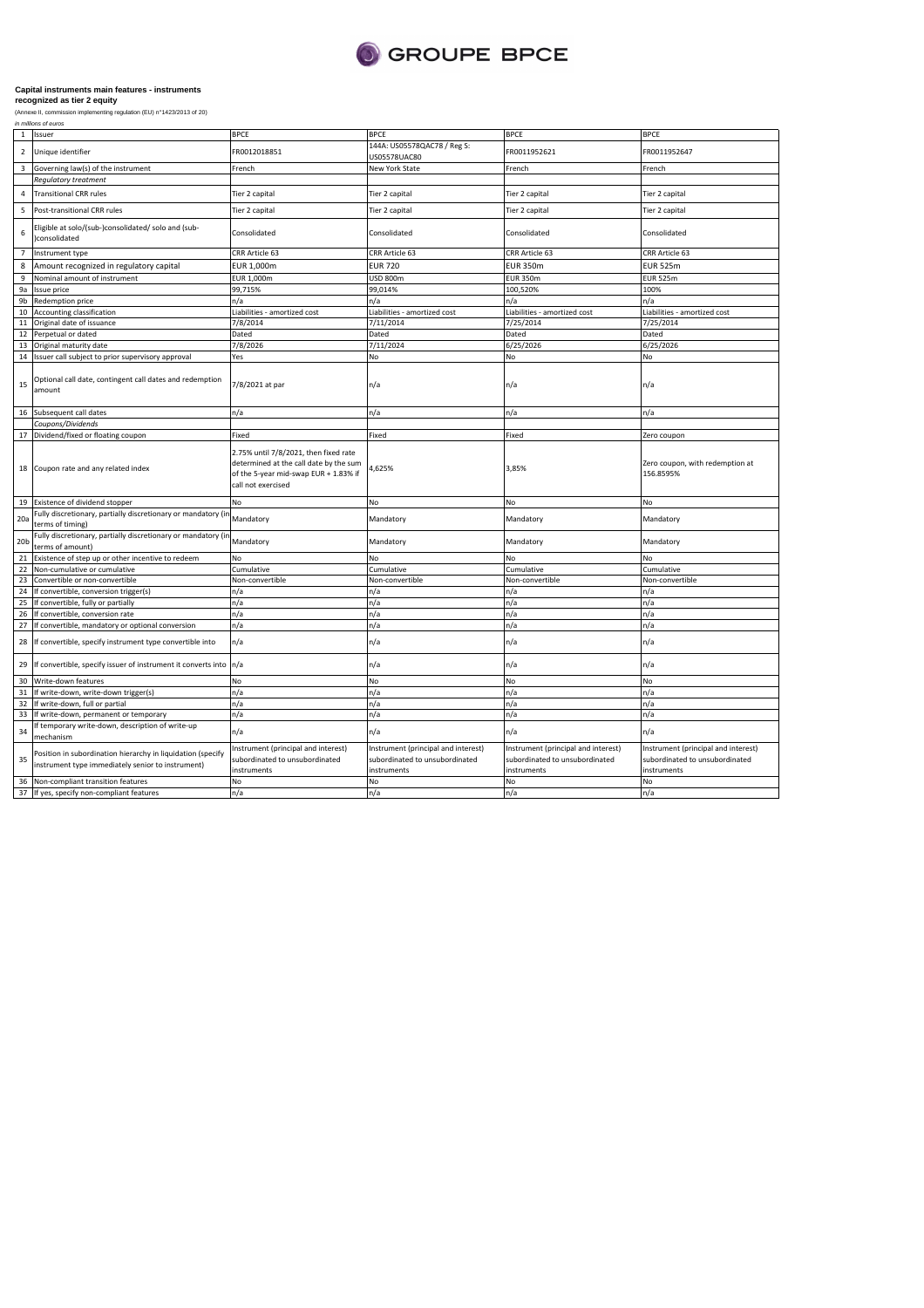

(Annexe II, commission implementing regulation (EU) n°1423/2013 of 20)<br>*in millions of euros* 

| (Annexe II, commission i |  |
|--------------------------|--|
| to millions of suppo     |  |

|                 | 1 Issuer                                                                                                         | <b>BPCE</b>                                                                          | <b>BPCE</b>                                                                          | <b>BPCE</b>                                                                          | <b>BPCE</b>                                                                                                                                                                        |
|-----------------|------------------------------------------------------------------------------------------------------------------|--------------------------------------------------------------------------------------|--------------------------------------------------------------------------------------|--------------------------------------------------------------------------------------|------------------------------------------------------------------------------------------------------------------------------------------------------------------------------------|
| $\mathbf 2$     | Unique identifier                                                                                                | 144A: US05578QAD51 / Reg S:<br>US05578UAD63                                          | FR0012174597                                                                         | JP525021AF10                                                                         | JP525021BF19                                                                                                                                                                       |
| 3               | Governing law(s) of the instrument                                                                               | New York State                                                                       | French                                                                               | Japanese                                                                             | Japanese                                                                                                                                                                           |
|                 | Regulatory treatment                                                                                             |                                                                                      |                                                                                      |                                                                                      |                                                                                                                                                                                    |
| $\overline{4}$  | <b>Transitional CRR rules</b>                                                                                    | Tier 2 capital                                                                       | Tier 2 capital                                                                       | Tier 2 capital                                                                       | Tier 2 capital                                                                                                                                                                     |
| 5               | Post-transitional CRR rules                                                                                      | Tier 2 capital                                                                       | Tier 2 capital                                                                       | Tier 2 capital                                                                       | Tier 2 capital                                                                                                                                                                     |
| 6               | Eligible at solo/(sub-)consolidated/ solo and (sub-<br>)consolidated                                             | Consolidated                                                                         | Consolidated                                                                         | Consolidated                                                                         | Consolidated                                                                                                                                                                       |
| $\overline{7}$  | Instrument type                                                                                                  | CRR Article 63                                                                       | CRR Article 63                                                                       | CRR Article 63                                                                       | CRR Article 63                                                                                                                                                                     |
| 8               | Amount recognized in regulatory capital                                                                          | EUR 1,124m                                                                           | <b>EUR 410m</b>                                                                      | <b>EUR 239m</b>                                                                      | EUR 69m                                                                                                                                                                            |
| 9               | Nominal amount of instrument                                                                                     | USD 1,250m                                                                           | <b>EUR 410m</b>                                                                      | JPY 27,200m                                                                          | JPY 7,900m                                                                                                                                                                         |
| 9a              | Issue price                                                                                                      | 98,577%                                                                              | 99,563%                                                                              | 100%                                                                                 | 100%                                                                                                                                                                               |
|                 |                                                                                                                  |                                                                                      |                                                                                      |                                                                                      |                                                                                                                                                                                    |
| 9b              | Redemption price                                                                                                 | n/a                                                                                  | n/a                                                                                  | 100%                                                                                 | 100%                                                                                                                                                                               |
| 10              | Accounting classification                                                                                        | Liabilities - amortized cost                                                         | Liabilities - amortized cost                                                         | Liabilities - amortized cost                                                         | Liabilities - amortized cost                                                                                                                                                       |
|                 | 11 Original date of issuance                                                                                     | 9/15/2014                                                                            | 9/30/2014                                                                            | 1/30/2015                                                                            | 1/30/2015                                                                                                                                                                          |
| 12              | Perpetual or dated                                                                                               | Dated                                                                                | Dated                                                                                | Dated                                                                                | Dated                                                                                                                                                                              |
| 13              | Original maturity date                                                                                           | 3/15/2025                                                                            | 9/30/2024                                                                            | 1/30/2025                                                                            | 1/30/2025                                                                                                                                                                          |
| 14              | Issuer call subject to prior supervisory approval                                                                | No                                                                                   | No                                                                                   | No                                                                                   | Yes                                                                                                                                                                                |
| 15              | Optional call date, contingent call dates and redemption<br>amount                                               | ٦/a                                                                                  | n/a                                                                                  | n/a                                                                                  | 1/30/2020 at par                                                                                                                                                                   |
|                 | 16 Subsequent call dates                                                                                         | n/a                                                                                  | n/a                                                                                  | n/a                                                                                  | Half-yearly                                                                                                                                                                        |
|                 | Coupons/Dividends                                                                                                |                                                                                      |                                                                                      |                                                                                      |                                                                                                                                                                                    |
|                 | 17 Dividend/fixed or floating coupon                                                                             | Fixed                                                                                | Fixed                                                                                | Fixed                                                                                | Fixed then floating                                                                                                                                                                |
|                 | 18 Coupon rate and any related index                                                                             | 4,50%                                                                                | 2,875%                                                                               | 2.047%                                                                               | 1.943% until 1/30/2020, then fixed rate<br>determined at the call date by the sum<br>of the JPY 6M Libor (ICE Bencmark<br>Administration Limited) + 1.69% if call<br>not exercised |
| 19              | Existence of dividend stopper                                                                                    | No                                                                                   | No                                                                                   | No                                                                                   | No                                                                                                                                                                                 |
| 20a             | Fully discretionary, partially discretionary or mandatory (in<br>terms of timing)                                | Mandatory                                                                            | Mandatory                                                                            | Mandatory                                                                            | Mandatory                                                                                                                                                                          |
| 20 <sub>b</sub> | Fully discretionary, partially discretionary or mandatory (ir<br>terms of amount)                                | Mandatory                                                                            | Mandatory                                                                            | Mandatory                                                                            | Mandatory                                                                                                                                                                          |
| 21              | Existence of step up or other incentive to redeem                                                                | No                                                                                   | No                                                                                   | No                                                                                   | No                                                                                                                                                                                 |
| 22              | Non-cumulative or cumulative                                                                                     |                                                                                      | Cumulative                                                                           |                                                                                      |                                                                                                                                                                                    |
|                 |                                                                                                                  | Cumulative                                                                           |                                                                                      | Cumulative                                                                           | Cumulative                                                                                                                                                                         |
| 23              | Convertible or non-convertible                                                                                   | Non-convertible                                                                      | Non-convertible                                                                      | Non-convertible                                                                      | Non-convertible                                                                                                                                                                    |
| 24              | If convertible, conversion trigger(s)                                                                            | n/a                                                                                  | n/a                                                                                  | n/a                                                                                  | n/a                                                                                                                                                                                |
| 25              | If convertible, fully or partially                                                                               | n/a                                                                                  | n/a                                                                                  | n/a                                                                                  | n/a                                                                                                                                                                                |
| 26              | If convertible, conversion rate                                                                                  | n/a                                                                                  | n/a                                                                                  | n/a                                                                                  | n/a                                                                                                                                                                                |
| 27              | If convertible, mandatory or optional conversion                                                                 | n/a                                                                                  | n/a                                                                                  | n/a                                                                                  | n/a                                                                                                                                                                                |
| 28              | If convertible, specify instrument type convertible into                                                         | n/a                                                                                  | n/a                                                                                  | n/a                                                                                  | n/a                                                                                                                                                                                |
|                 | 29 If convertible, specify issuer of instrument it converts into                                                 | n/a                                                                                  | n/a                                                                                  | n/a                                                                                  | n/a                                                                                                                                                                                |
| 30              | Write-down features                                                                                              | No                                                                                   | No                                                                                   | No                                                                                   | No                                                                                                                                                                                 |
|                 | 31 If write-down, write-down trigger(s)                                                                          | n/a                                                                                  | n/a                                                                                  | n/a                                                                                  | n/a                                                                                                                                                                                |
| 32              | If write-down, full or partial                                                                                   | n/a                                                                                  | n/a                                                                                  | n/a                                                                                  | n/a                                                                                                                                                                                |
| 33              |                                                                                                                  | n/a                                                                                  |                                                                                      | n/a                                                                                  | n/a                                                                                                                                                                                |
|                 | If write-down, permanent or temporary                                                                            |                                                                                      | n/a                                                                                  |                                                                                      |                                                                                                                                                                                    |
| 34              | If temporary write-down, description of write-up<br>mechanism                                                    | n/a                                                                                  | n/a                                                                                  | n/a                                                                                  | n/a                                                                                                                                                                                |
| 35              | Position in subordination hierarchy in liquidation (specify<br>instrument type immediately senior to instrument) | Instrument (principal and interest)<br>subordinated to unsubordinated<br>instruments | Instrument (principal and interest)<br>subordinated to unsubordinated<br>instruments | Instrument (principal and interest)<br>subordinated to unsubordinated<br>instruments | nstrument (principal and interest)<br>subordinated to unsubordinated<br>instruments                                                                                                |
|                 | 36 Non-compliant transition features                                                                             | No                                                                                   | No                                                                                   | No                                                                                   | No                                                                                                                                                                                 |
|                 | 37 If yes, specify non-compliant features                                                                        | n/a                                                                                  | n/a                                                                                  | n/a                                                                                  | n/a                                                                                                                                                                                |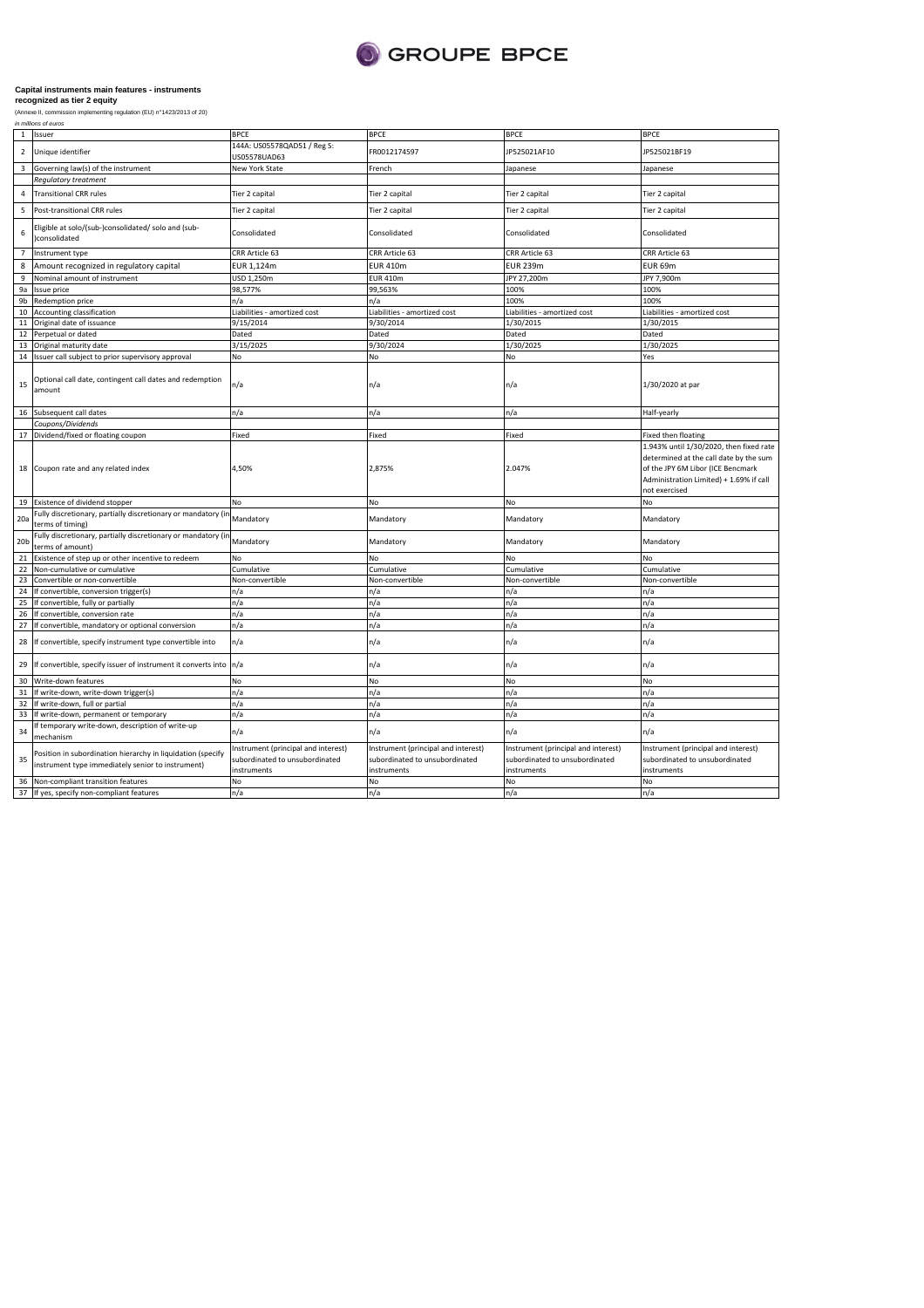

|                  | in millions of euros                                                                                             |                                                                                      |                              |                                              |                              |
|------------------|------------------------------------------------------------------------------------------------------------------|--------------------------------------------------------------------------------------|------------------------------|----------------------------------------------|------------------------------|
| <sup>1</sup>     | Issuer                                                                                                           | <b>BPCE</b>                                                                          | <b>BPCE</b>                  | <b>BPCE</b>                                  | <b>BPCE</b>                  |
| $\overline{2}$   | Unique identifier                                                                                                | JP525021CF18                                                                         | FR0012401636                 | FR0012401669                                 | FR0012633345                 |
| 3                | Governing law(s) of the instrument                                                                               | lapanese                                                                             | French                       | French                                       | French                       |
|                  | Regulatory treatment                                                                                             |                                                                                      |                              |                                              |                              |
| $\overline{4}$   | <b>Transitional CRR rules</b>                                                                                    | Tier 2 capital                                                                       | Tier 2 capital               | Tier 2 capital                               | Tier 2 capital               |
| 5                | Post-transitional CRR rules                                                                                      | Tier 2 capital                                                                       | Tier 2 capital               | Tier 2 capital                               | Tier 2 capital               |
| 6                | Eligible at solo/(sub-)consolidated/ solo and (sub-<br>consolidated                                              | Consolidated                                                                         | Consolidated                 | Consolidated                                 | Consolidated                 |
| $\overline{7}$   | Instrument type                                                                                                  | CRR Article 63                                                                       | CRR Article 63               | CRR Article 63                               | CRR Article 63               |
| 8                | Amount recognized in regulatory capital                                                                          | <b>EUR 116m</b>                                                                      | <b>EUR 240m</b>              | <b>EUR 371m</b>                              | <b>EUR 375m</b>              |
| $\boldsymbol{9}$ | Nominal amount of instrument                                                                                     | JPY 13,200m                                                                          | <b>EUR 240m</b>              | <b>EUR 371m</b>                              | <b>EUR 375m</b>              |
| 9a               | Issue price                                                                                                      | 100%                                                                                 | 100,354%                     | 100%                                         | 99,270%                      |
|                  |                                                                                                                  |                                                                                      | 100%                         |                                              |                              |
| 9b               | Redemption price                                                                                                 | 100%                                                                                 |                              | $100% + prime$                               | 100%                         |
| 10               | Accounting classification                                                                                        | Liabilities - amortized cost                                                         | Liabilities - amortized cost | Liabilities - amortized cost                 | Liabilities - amortized cost |
| 11               | Original date of issuance                                                                                        | 1/30/2015                                                                            | 2/17/2015                    | 2/17/2015                                    | 3/24/2015                    |
| 12               | Perpetual or dated                                                                                               | Dated                                                                                | Dated                        | Dated                                        | Dated                        |
| 13               | Original maturity date                                                                                           | 1/30/2025                                                                            | 2/17/2025                    | 2/17/2025                                    | 3/12/2025                    |
| 14               | Issuer call subject to prior supervisory approval                                                                | No                                                                                   | No                           | No                                           | No                           |
| 15               | Optional call date, contingent call dates and redemption<br>amount                                               | n/a                                                                                  | n/a                          | n/a                                          | n/a                          |
|                  | 16 Subsequent call dates                                                                                         | n/a                                                                                  | n/a                          | n/a                                          | n/a                          |
|                  | Coupons/Dividends                                                                                                |                                                                                      |                              |                                              |                              |
| 17               | Dividend/fixed or floating coupon                                                                                | Floating                                                                             | Fixed                        | Zero coupon                                  | Fixed                        |
|                  | 18 Coupon rate and any related index                                                                             | JPY 3M Libor (ICE Benchmark<br>Administration Limited) + 1.61%                       | 3,100%                       | Zero coupon, with redemption at<br>144.2461% | 2,250%                       |
|                  | 19 Existence of dividend stopper                                                                                 | No                                                                                   | No                           | No                                           | No                           |
| 20a              | Fully discretionary, partially discretionary or mandatory (ir<br>terms of timing)                                | Mandatory                                                                            | Mandatory                    | Mandatory                                    | Mandatory                    |
| 20 <sub>b</sub>  | Fully discretionary, partially discretionary or mandatory (ir<br>erms of amount)                                 | Mandatory                                                                            | Mandatory                    | Mandatory                                    | Mandatory                    |
| 21               | Existence of step up or other incentive to redeem                                                                | No                                                                                   | No                           | No                                           | NΩ                           |
| 22               | Non-cumulative or cumulative                                                                                     | Cumulative                                                                           | Cumulative                   | Cumulative                                   | Cumulative                   |
| 23               | Convertible or non-convertible                                                                                   | Non-convertible                                                                      | Non-convertible              | Non-convertible                              | Non-convertible              |
| 24               |                                                                                                                  |                                                                                      |                              |                                              |                              |
| 25               | If convertible, conversion trigger(s)                                                                            | n/a                                                                                  | n/a                          | n/a                                          | n/a                          |
| 26               | If convertible, fully or partially                                                                               | n/a                                                                                  | n/a                          | n/a<br>n/a                                   | n/a                          |
|                  | If convertible, conversion rate                                                                                  | n/a                                                                                  | n/a                          |                                              | n/a                          |
| 27               | If convertible, mandatory or optional conversion                                                                 | n/a                                                                                  | n/a                          | n/a                                          | n/a                          |
| 28               | If convertible, specify instrument type convertible into                                                         | n/a                                                                                  | n/a                          | n/a                                          | n/a                          |
| 29               | If convertible, specify issuer of instrument it converts into n/a                                                |                                                                                      | n/a                          | n/a                                          | n/a                          |
| 30               | Write-down features                                                                                              | No                                                                                   | No                           | No                                           | No                           |
| 31               | If write-down, write-down trigger(s)                                                                             | n/a                                                                                  | n/a                          | n/a                                          | n/a                          |
| 32               | If write-down, full or partial                                                                                   | n/a                                                                                  | n/a                          | n/a                                          | n/a                          |
| 33               | If write-down, permanent or temporary                                                                            | n/a                                                                                  | n/a                          | n/a                                          | n/a                          |
| 34               | f temporary write-down, description of write-up<br>mechanism                                                     | n/a                                                                                  | n/a                          | n/a                                          | n/a                          |
| 35               | Position in subordination hierarchy in liquidation (specify<br>instrument type immediately senior to instrument) | Instrument (principal and interest)<br>subordinated to unsubordinated<br>instruments | Unsecured creditor           | Unsecured creditor                           | Senior debt                  |
| 36               | Non-compliant transition features                                                                                | No                                                                                   | No                           | No                                           | No                           |
|                  | 37 If yes, specify non-compliant features                                                                        | n/a                                                                                  | n/a                          | n/a                                          | n/a                          |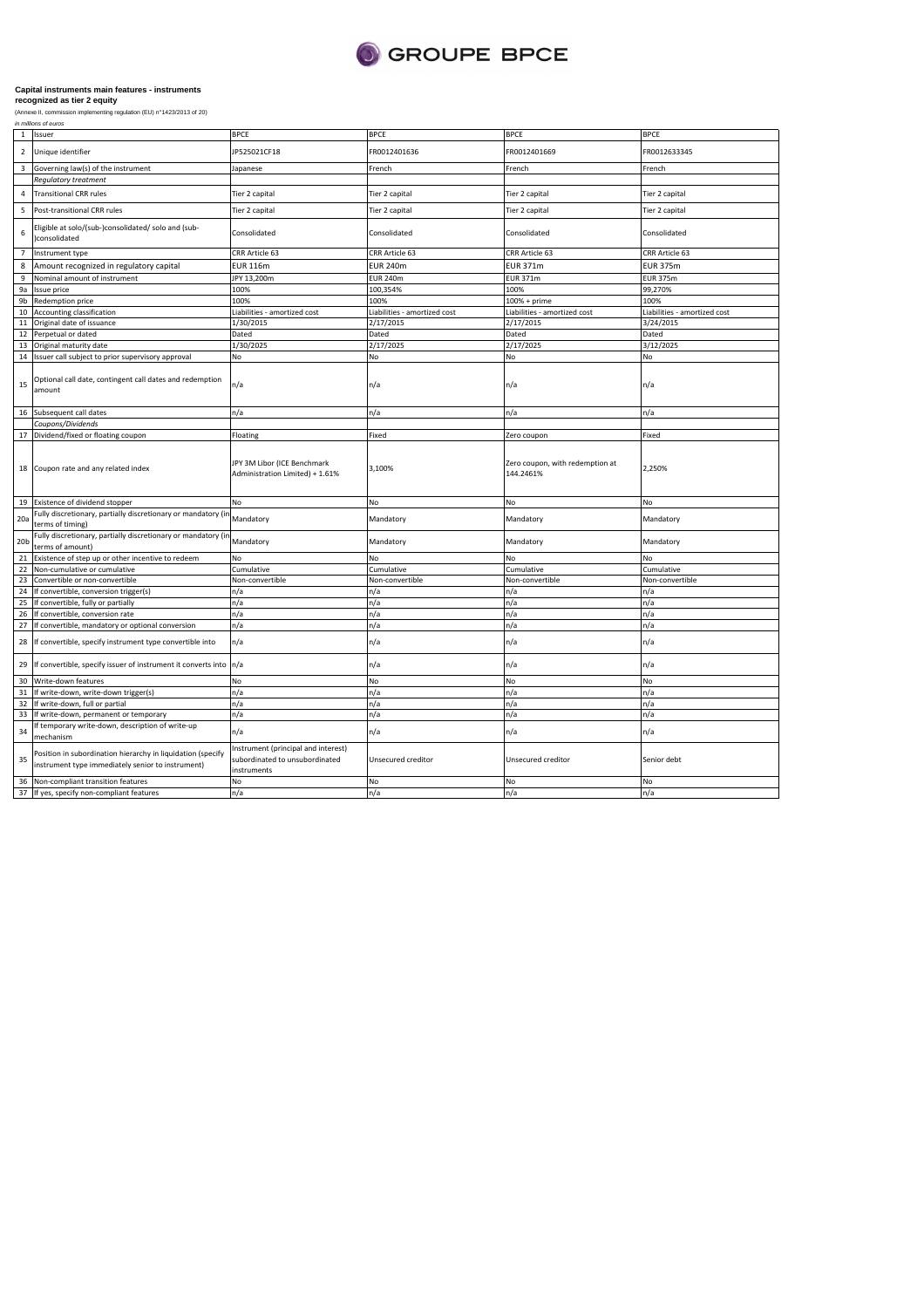

|                  | in millions of euros                                                                                             |                                                                                                              |                              |                              |                              |  |
|------------------|------------------------------------------------------------------------------------------------------------------|--------------------------------------------------------------------------------------------------------------|------------------------------|------------------------------|------------------------------|--|
| <sup>1</sup>     | Issuer                                                                                                           | <b>BPCE</b>                                                                                                  | <b>BPCE</b>                  | <b>BPCE</b>                  | <b>BPCE</b>                  |  |
| $\overline{2}$   | Unique identifier                                                                                                | FR0012637379                                                                                                 | FR0012674935                 | FR0012698108                 | FR0012758159                 |  |
| 3                | Governing law(s) of the instrument                                                                               | French                                                                                                       | French                       | French                       | French                       |  |
|                  | Regulatory treatment                                                                                             |                                                                                                              |                              |                              |                              |  |
| $\overline{4}$   | <b>Transitional CRR rules</b>                                                                                    | Tier 2 capital                                                                                               | Tier 2 capital               | Tier 2 capital               | Tier 2 capital               |  |
| 5                | Post-transitional CRR rules                                                                                      | Tier 2 capital                                                                                               | Tier 2 capital               | Tier 2 capital               | Tier 2 capital               |  |
| 6                | Eligible at solo/(sub-)consolidated/ solo and (sub-<br>consolidated                                              | Consolidated                                                                                                 | Consolidated                 | Consolidated                 | Consolidated                 |  |
| $\overline{7}$   | Instrument type                                                                                                  | CRR Article 63                                                                                               | CRR Article 63               | CRR Article 63               | CRR Article 63               |  |
| 8                | Amount recognized in regulatory capital                                                                          | <b>EUR 102m</b>                                                                                              | <b>EUR 243m</b>              | <b>EUR 117m</b>              | <b>EUR 117m</b>              |  |
|                  |                                                                                                                  |                                                                                                              |                              |                              |                              |  |
| $\boldsymbol{9}$ | Nominal amount of instrument                                                                                     | <b>CNY 750m</b>                                                                                              | USD 270m                     | USD 130m                     | USD 130m                     |  |
| 9a               | Issue price                                                                                                      | 99,9983%                                                                                                     | 98,3530%                     | 98,081% and 97,767%          | 100%                         |  |
| 9b               | Redemption price                                                                                                 | 100%                                                                                                         | 100%                         | 100%                         | 100%                         |  |
| 10               | Accounting classification                                                                                        | Liabilities - amortized cost                                                                                 | Liabilities - amortized cost | Liabilities - amortized cost | Liabilities - amortized cost |  |
| ${\bf 11}$       | Original date of issuance                                                                                        | 3/26/2015                                                                                                    | 4/17/2015                    | 4/29/2015                    | 6/01/2015                    |  |
| 12               | Perpetual or dated                                                                                               | Dated                                                                                                        | Dated                        | Dated                        | Dated                        |  |
| 13               | Original maturity date                                                                                           | 3/26/2025                                                                                                    | 4/17/2035                    | 4/17/2035                    | 6/01/2045                    |  |
| 14               | Issuer call subject to prior supervisory approval                                                                | Yes                                                                                                          | No                           | No                           | No                           |  |
| 15               | Optional call date, contingent call dates and redemption<br>amount                                               | 3/26/2020 at par                                                                                             | n/a                          | n/a                          | n/a                          |  |
|                  | 16 Subsequent call dates                                                                                         | No                                                                                                           | n/a                          | n/a                          | n/a                          |  |
|                  | Coupons/Dividends                                                                                                |                                                                                                              |                              |                              |                              |  |
| 17               | Dividend/fixed or floating coupon                                                                                | Fixed then floating                                                                                          | Fixed                        | Fixed                        | Fixed                        |  |
|                  | 18 Coupon rate and any related index                                                                             | 5.75% per year until March 20, 2020<br>(exclusive) From March 26, 2020, CNH 1-4,625%<br>year Hibor + 1.2466% |                              | 4.625%                       | 5,35%                        |  |
|                  | 19 Existence of dividend stopper                                                                                 | No                                                                                                           | No                           | No                           | No                           |  |
| 20a              | Fully discretionary, partially discretionary or mandatory (ir<br>terms of timing)                                | Mandatory                                                                                                    | Mandatory                    | Mandatory                    | Mandatory                    |  |
| 20 <sub>b</sub>  | Fully discretionary, partially discretionary or mandatory (ir<br>terms of amount)                                | Mandatory                                                                                                    | Mandatory                    | Mandatory                    | Mandatory                    |  |
| 21               | Existence of step up or other incentive to redeem                                                                | No                                                                                                           | No                           | No                           | NΩ                           |  |
| 22               | Non-cumulative or cumulative                                                                                     | Cumulative                                                                                                   | Cumulative                   | Cumulative                   | Cumulative                   |  |
| 23               | Convertible or non-convertible                                                                                   | Non-convertible                                                                                              | Non-convertible              | Non-convertible              | Non-convertible              |  |
| 24               | If convertible, conversion trigger(s)                                                                            | n/a                                                                                                          | n/a                          | n/a                          | n/a                          |  |
| 25               |                                                                                                                  |                                                                                                              |                              |                              |                              |  |
|                  | If convertible, fully or partially                                                                               | n/a                                                                                                          | n/a                          | n/a                          | n/a                          |  |
| 26               | If convertible, conversion rate                                                                                  | n/a                                                                                                          | n/a                          | n/a                          | n/a                          |  |
| 27<br>28         | If convertible, mandatory or optional conversion<br>If convertible, specify instrument type convertible into     | n/a<br>n/a                                                                                                   | n/a<br>n/a                   | n/a<br>n/a                   | n/a<br>n/a                   |  |
| 29               | If convertible, specify issuer of instrument it converts into n/a                                                |                                                                                                              | n/a                          |                              |                              |  |
|                  |                                                                                                                  |                                                                                                              |                              | n/a                          | n/a                          |  |
| 30               | Write-down features                                                                                              | No                                                                                                           | No                           | No                           | No                           |  |
| 31               | If write-down, write-down trigger(s)                                                                             | n/a                                                                                                          | n/a                          | n/a                          | n/a                          |  |
| 32               | If write-down, full or partial                                                                                   | n/a                                                                                                          | n/a                          | n/a                          | n/a                          |  |
| 33               | If write-down, permanent or temporary                                                                            | n/a                                                                                                          | n/a                          | n/a                          | n/a                          |  |
| 34               | If temporary write-down, description of write-up<br>mechanism                                                    | n/a                                                                                                          | n/a                          | n/a                          | n/a                          |  |
| 35               | Position in subordination hierarchy in liquidation (specify<br>instrument type immediately senior to instrument) | Senior debt                                                                                                  | Senior debt                  | Senior debt                  | Senior debt                  |  |
| 36               | Non-compliant transition features                                                                                | No                                                                                                           | No                           | No                           | No                           |  |
|                  | 37 If yes, specify non-compliant features                                                                        | n/a                                                                                                          | n/a                          | n/a                          | n/a                          |  |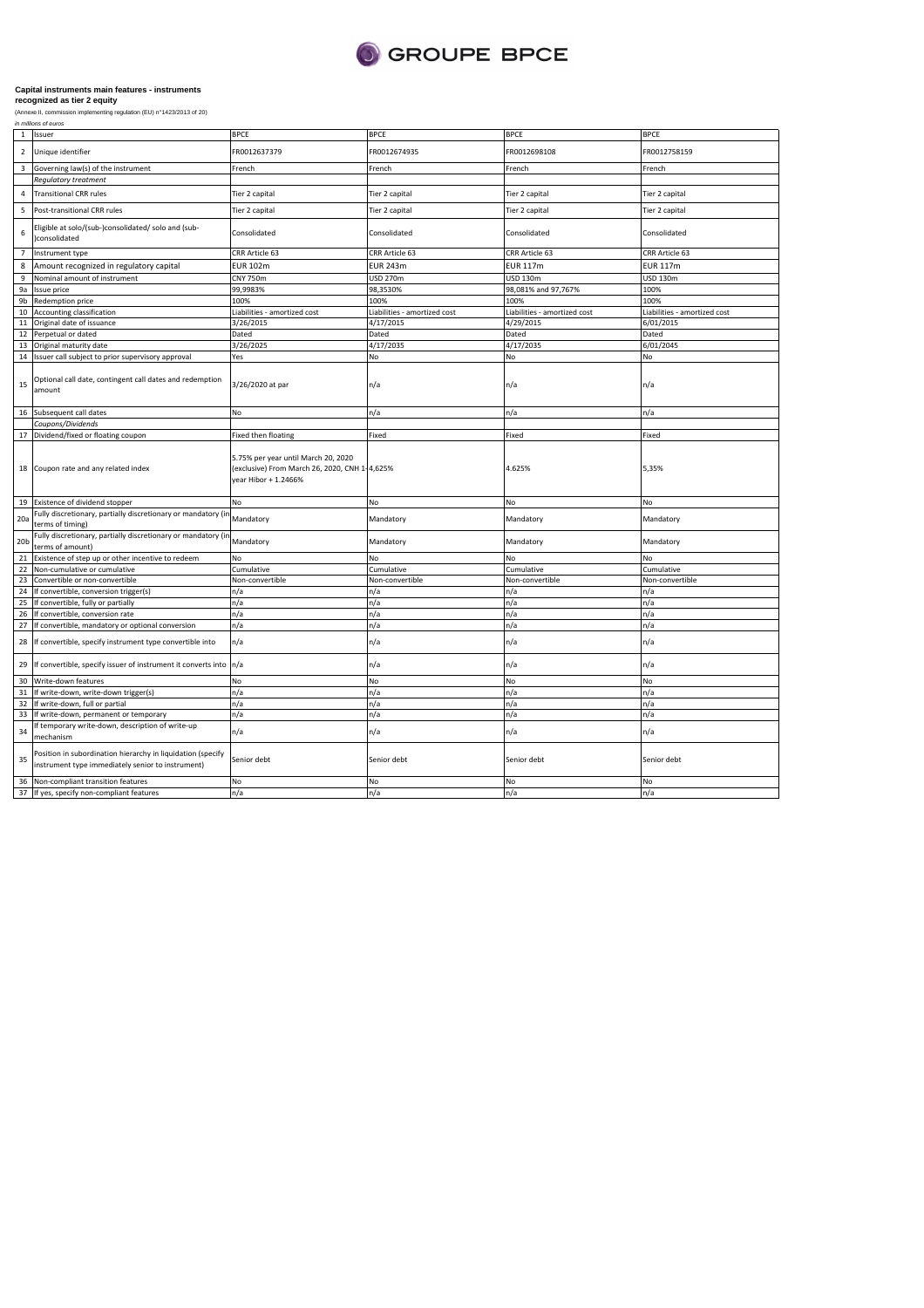

|                 | in millions of euros                                                                                             |                                                                                                                                 |                              |                                                                                                                     |                                                                                 |
|-----------------|------------------------------------------------------------------------------------------------------------------|---------------------------------------------------------------------------------------------------------------------------------|------------------------------|---------------------------------------------------------------------------------------------------------------------|---------------------------------------------------------------------------------|
| $\mathbf{1}$    | Issuer                                                                                                           | <b>BPCE</b>                                                                                                                     | <b>BPCE</b>                  | <b>BPCE</b>                                                                                                         | <b>BPCE</b>                                                                     |
| $\overline{2}$  | Unique identifier                                                                                                | FR0012799187                                                                                                                    | FR0012971059                 | AU3CB0233526                                                                                                        | FR0013063385                                                                    |
| 3               | Governing law(s) of the instrument                                                                               | French                                                                                                                          | French                       | Australian                                                                                                          | French                                                                          |
|                 | Regulatory treatment                                                                                             |                                                                                                                                 |                              |                                                                                                                     |                                                                                 |
| 4               | <b>Transitional CRR rules</b>                                                                                    | Tier 2 capital                                                                                                                  | Tier 2 capital               | Tier 2 capital                                                                                                      | Tier 2 capital                                                                  |
| 5               | Post-transitional CRR rules                                                                                      | Tier 2 capital                                                                                                                  | Tier 2 capital               | Tier 2 capital                                                                                                      | Tier 2 capital                                                                  |
| 6               | Eligible at solo/(sub-)consolidated/ solo and (sub-<br>consolidated                                              | Consolidated                                                                                                                    | Consolidated                 | Consolidated                                                                                                        | Consolidated                                                                    |
| $\overline{7}$  | Instrument type                                                                                                  | CRR Article 63                                                                                                                  | CRR Article 63               | CRR Article 63                                                                                                      | CRR Article 63                                                                  |
| 8               | Amount recognized in regulatory capital                                                                          | <b>EUR 100m</b>                                                                                                                 | EUR <sub>46m</sub>           | <b>EUR 117m</b>                                                                                                     | <b>EUR 750m</b>                                                                 |
| 9               |                                                                                                                  |                                                                                                                                 |                              |                                                                                                                     |                                                                                 |
|                 | Nominal amount of instrument                                                                                     | SGD 150m                                                                                                                        | CHF 50m                      | <b>AUD 175m</b>                                                                                                     | <b>EUR 750m</b>                                                                 |
| 9a              | Issue price                                                                                                      | 100%                                                                                                                            | 100%                         | 99,536%                                                                                                             | 99,567%                                                                         |
| 9b              | Redemption price                                                                                                 | 100%                                                                                                                            | 100%                         | 100%                                                                                                                | 100%                                                                            |
| 10              | Accounting classification                                                                                        | Liabilities - amortized cost                                                                                                    | Liabilities - amortized cost | Liabilities - amortized cost                                                                                        | Liabilities - amortized cost                                                    |
| 11              | Original date of issuance                                                                                        | 6/23/2015                                                                                                                       | 9/29/2015                    | 10/27/2015                                                                                                          | 11/30/2015                                                                      |
| 12              | Perpetual or dated                                                                                               | Dated                                                                                                                           | Dated                        | Dated                                                                                                               | Dated                                                                           |
| 13              | Original maturity date                                                                                           | 12/17/2025                                                                                                                      | 9/29/2025                    | 10/27/2025                                                                                                          | 11/30/2027                                                                      |
| 14              | Issuer call subject to prior supervisory approval                                                                | Yes                                                                                                                             | No                           | Yes                                                                                                                 | Yes                                                                             |
| 15              | Optional call date, contingent call dates and redemption<br>amount                                               | 12/17/2020 at par                                                                                                               | n/a                          | 10/27/2025 at par                                                                                                   | 11/30/2022 at par                                                               |
|                 | 16 Subsequent call dates                                                                                         | No                                                                                                                              | n/a                          | No                                                                                                                  | No                                                                              |
|                 | Coupons/Dividends                                                                                                |                                                                                                                                 |                              |                                                                                                                     |                                                                                 |
| 17              | Dividend/fixed or floating coupon                                                                                | Fixed then floating                                                                                                             | Fixed                        | Fixed then floating                                                                                                 | Fixed then floating                                                             |
|                 | 18 Coupon rate and any related index                                                                             | 4.45% per year until December 17, 2020<br>(exclusive) From December 17, 2020,<br>SGD 5-year Swap Offer Rate + 2.16% per<br>year | 1,93%                        | 5.40% per year until october 27, 2020.<br>As of October 27, 2020, AUD semi<br>quarterly mid swap rate 5 ans + 3.20% | 2.75% per year until november 30,<br>2022 then rate € Mid-Swap 5 ans +<br>2.37% |
|                 | 19 Existence of dividend stopper                                                                                 | No                                                                                                                              | No                           | No                                                                                                                  | No                                                                              |
| 20a             | Fully discretionary, partially discretionary or mandatory (ir<br>terms of timing)                                | Mandatory                                                                                                                       | Mandatory                    | Mandatory                                                                                                           | Mandatory                                                                       |
| 20 <sub>b</sub> | Fully discretionary, partially discretionary or mandatory (ir<br>terms of amount)                                | Mandatory                                                                                                                       | Mandatory                    | Mandatory                                                                                                           | Mandatory                                                                       |
| 21              | Existence of step up or other incentive to redeem                                                                | No                                                                                                                              | No                           | No                                                                                                                  | NΩ                                                                              |
| 22              | Non-cumulative or cumulative                                                                                     | Cumulative                                                                                                                      | Cumulative                   | Cumulative                                                                                                          | Cumulative                                                                      |
| 23              | Convertible or non-convertible                                                                                   | Non-convertible                                                                                                                 | Non-convertible              | Non-convertible                                                                                                     | Non-convertible                                                                 |
| 24              | If convertible, conversion trigger(s)                                                                            | n/a                                                                                                                             | n/a                          | n/a                                                                                                                 | n/a                                                                             |
| 25              |                                                                                                                  |                                                                                                                                 |                              |                                                                                                                     |                                                                                 |
|                 | If convertible, fully or partially                                                                               | n/a                                                                                                                             | n/a                          | n/a                                                                                                                 | n/a                                                                             |
| 26              | f convertible, conversion rate                                                                                   | n/a                                                                                                                             | n/a                          | n/a                                                                                                                 | n/a                                                                             |
| 27              | f convertible, mandatory or optional conversion                                                                  | n/a                                                                                                                             | n/a                          | n/a                                                                                                                 | n/a                                                                             |
| 28              | If convertible, specify instrument type convertible into                                                         | n/a                                                                                                                             | n/a                          | n/a                                                                                                                 | n/a                                                                             |
| 29              | If convertible, specify issuer of instrument it converts into                                                    | n/a                                                                                                                             | n/a                          | n/a                                                                                                                 | n/a                                                                             |
| 30              | Write-down features                                                                                              | No                                                                                                                              | No                           | No                                                                                                                  | No                                                                              |
| 31              | If write-down, write-down trigger(s)                                                                             | n/a                                                                                                                             | n/a                          | n/a                                                                                                                 | n/a                                                                             |
| 32              | If write-down, full or partial                                                                                   | n/a                                                                                                                             | n/a                          | n/a                                                                                                                 | n/a                                                                             |
| 33              | f write-down, permanent or temporary                                                                             | n/a                                                                                                                             | n/a                          | n/a                                                                                                                 | n/a                                                                             |
| 34              | f temporary write-down, description of write-up<br>mechanism                                                     | n/a                                                                                                                             | n/a                          | n/a                                                                                                                 | n/a                                                                             |
| 35              | Position in subordination hierarchy in liquidation (specify<br>instrument type immediately senior to instrument) | Senior debt                                                                                                                     | Senior debt                  | Senior debt                                                                                                         | Senior debt                                                                     |
| 36              | Non-compliant transition features                                                                                | No                                                                                                                              | No                           | No                                                                                                                  | No                                                                              |
|                 | 37 If yes, specify non-compliant features                                                                        | n/a                                                                                                                             | n/a                          | n/a                                                                                                                 | n/a                                                                             |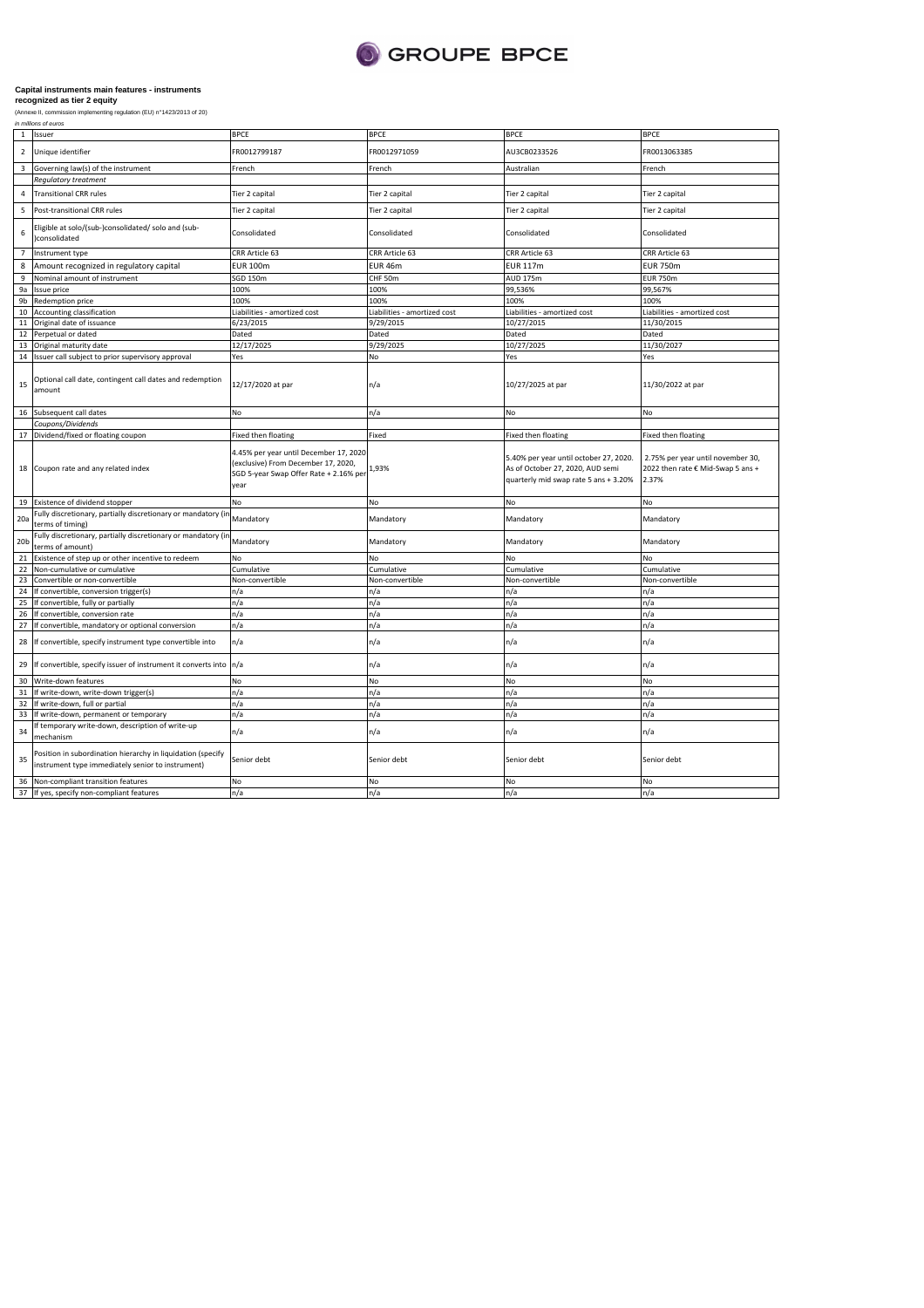

|                 | in millions of euros                                                                                             |                             |                                                                       |                              |                                                                         |  |
|-----------------|------------------------------------------------------------------------------------------------------------------|-----------------------------|-----------------------------------------------------------------------|------------------------------|-------------------------------------------------------------------------|--|
| $\mathbf{1}$    | Issuer                                                                                                           | <b>BPCE</b>                 | <b>BPCE</b>                                                           | <b>BPCE</b>                  | <b>BPCE</b>                                                             |  |
| $\overline{2}$  | Unique identifier                                                                                                | JP525021BFC9                | JP525021DFC5                                                          | JP525021EFC3                 | FR0013135050                                                            |  |
| 3               | Governing law(s) of the instrument                                                                               | lapanese                    | Japanese                                                              | Japanese                     | French                                                                  |  |
|                 | Regulatory treatment                                                                                             |                             |                                                                       |                              |                                                                         |  |
| 4               | <b>Transitional CRR rules</b>                                                                                    | Tier 2 capital              | Tier 2 capital                                                        | Tier 2 capital               | Tier 2 capital                                                          |  |
| 5               | Post-transitional CRR rules                                                                                      | Tier 2 capital              | Tier 2 capital                                                        | Tier 2 capital               | Tier 2 capital                                                          |  |
| 6               | Eligible at solo/(sub-)consolidated/ solo and (sub-<br>)consolidated                                             | Consolidated                | Consolidated                                                          | Consolidated                 | Consolidated                                                            |  |
| $\overline{7}$  | Instrument type                                                                                                  | CRR Article 63              | CRR Article 63                                                        | CRR Article 63               | CRR Article 63                                                          |  |
| 8               | Amount recognized in regulatory capital                                                                          | <b>EUR 220m</b>             | <b>EUR 89m</b>                                                        | EUR <sub>4m</sub>            | EUR 60m                                                                 |  |
| 9               | Nominal amount of instrument                                                                                     | JPY 25,100m                 | JPY 10,100m                                                           | JPY 500m                     | EUR 60m                                                                 |  |
| 9a              | Issue price                                                                                                      | 100%                        | 100%                                                                  | 100%                         | 100%                                                                    |  |
|                 |                                                                                                                  |                             |                                                                       |                              |                                                                         |  |
| 9b              | Redemption price                                                                                                 | 100%                        | 100%                                                                  | 100%                         | 100%                                                                    |  |
|                 | 10 Accounting classification                                                                                     | iabilities - amortized cost | Liabilities - amortized cost                                          | Liabilities - amortized cost | Liabilities - amortized cost                                            |  |
| 11              | Original date of issuance                                                                                        | 12/11/2015                  | 12/11/2015                                                            | 12/11/2015                   | 03/17/2016                                                              |  |
| 12              | Perpetual or dated                                                                                               | Dated                       | Dated                                                                 | Dated                        | Dated                                                                   |  |
| 13              | Original maturity date                                                                                           | 12/11/2025                  | 12/11/2025                                                            | 12/11/2025                   | 03/17/2031                                                              |  |
|                 | 14 Issuer call subject to prior supervisory approval                                                             | No                          | Yes                                                                   | No                           | No                                                                      |  |
| 15              | Optional call date, contingent call dates and redemption<br>amount                                               | n/a                         | 12/11/2020 at par                                                     | n/a                          | n/a                                                                     |  |
|                 | 16 Subsequent call dates                                                                                         | n/a                         | Half-yearly                                                           | n/a                          | n/a                                                                     |  |
|                 | Coupons/Dividends                                                                                                |                             |                                                                       |                              |                                                                         |  |
| 17              | Dividend/fixed or floating coupon                                                                                | Fixed                       | Fixed then floating                                                   | Floating                     | Fixed then floating                                                     |  |
|                 | 18 Coupon rate and any related index                                                                             | 2,26%                       | 2.037% per year until december 11,<br>2020 then JPY Libor 6 M + 1.82% | JPY Libor 3 M + 1.80%        | Fixed rate 4% during 2 years then<br>floating rate Euribor 6 M + 2.06%. |  |
|                 | 19 Existence of dividend stopper                                                                                 | No                          | No                                                                    | No                           | No                                                                      |  |
| 20a             | Fully discretionary, partially discretionary or mandatory (in<br>terms of timing)                                | Mandatory                   | Mandatory                                                             | Mandatory                    | Mandatory                                                               |  |
| 20 <sub>b</sub> | Fully discretionary, partially discretionary or mandatory (in<br>terms of amount)                                | Mandatory                   | Mandatory                                                             | Mandatory                    | Mandatory                                                               |  |
| 21              | Existence of step up or other incentive to redeem                                                                | No                          | No                                                                    | No                           | No                                                                      |  |
| 22              | Non-cumulative or cumulative                                                                                     | Cumulative                  | Cumulative                                                            | Cumulative                   | Cumulative                                                              |  |
| 23              | Convertible or non-convertible                                                                                   | Non-convertible             | Non-convertible                                                       | Non-convertible              | Non-convertible                                                         |  |
|                 | 24 If convertible, conversion trigger(s)                                                                         | n/a                         | n/a                                                                   | n/a                          | n/a                                                                     |  |
| 25              | If convertible, fully or partially                                                                               | n/a                         | n/a                                                                   | n/a                          | n/a                                                                     |  |
| 26              | If convertible, conversion rate                                                                                  | n/a                         | n/a                                                                   | n/a                          | n/a                                                                     |  |
| 27              | If convertible, mandatory or optional conversion                                                                 | n/a                         | n/a                                                                   | n/a                          | n/a                                                                     |  |
| 28              | If convertible, specify instrument type convertible into                                                         | n/a                         | n/a                                                                   | n/a                          | n/a                                                                     |  |
| 29              | If convertible, specify issuer of instrument it converts into n/a                                                |                             | n/a                                                                   | n/a                          | n/a                                                                     |  |
| 30              | Write-down features                                                                                              | No                          | No                                                                    | No                           | No                                                                      |  |
| 31              | If write-down, write-down trigger(s)                                                                             | n/a                         | n/a                                                                   | n/a                          | n/a                                                                     |  |
| 32              | If write-down, full or partial                                                                                   | n/a                         | n/a                                                                   | n/a                          | n/a                                                                     |  |
| 33              | If write-down, permanent or temporary                                                                            | n/a                         | n/a                                                                   | n/a                          | n/a                                                                     |  |
| 34              | If temporary write-down, description of write-up<br>mechanism                                                    | n/a                         | n/a                                                                   | n/a                          | n/a                                                                     |  |
| 35              | Position in subordination hierarchy in liquidation (specify<br>instrument type immediately senior to instrument) | Senior debt                 | Senior debt                                                           | Senior debt                  | Senior debt                                                             |  |
|                 |                                                                                                                  |                             |                                                                       |                              |                                                                         |  |
|                 | 36 Non-compliant transition features                                                                             | No                          | No                                                                    | No                           | No                                                                      |  |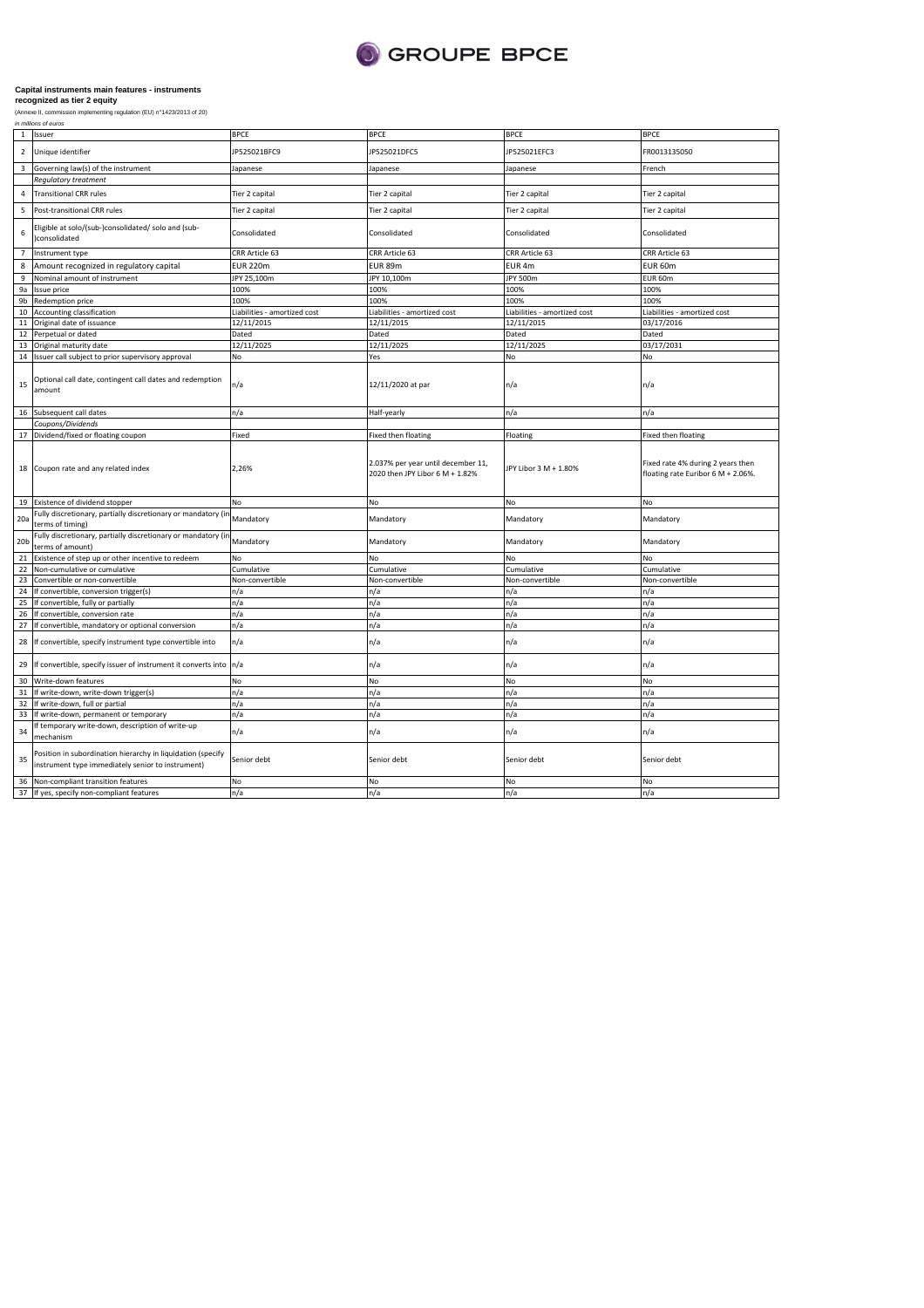

| in millions of euros |
|----------------------|
|----------------------|

|                 | 1 Issuer                                                                                                         | <b>BPCE</b>                  | <b>BPCE</b>                                 | <b>BPCE</b>                  | <b>BPCE</b>                  |
|-----------------|------------------------------------------------------------------------------------------------------------------|------------------------------|---------------------------------------------|------------------------------|------------------------------|
| $\overline{2}$  | Unique identifier                                                                                                | FR0013137791                 | 144A: US05578QAE35 / Reg S:<br>US05578UAE47 | FR0013162591                 | FR0013155009                 |
| 3               | Governing law(s) of the instrument                                                                               | French                       | New York State                              | French                       | French                       |
|                 | <b>Regulatory treatment</b>                                                                                      |                              |                                             |                              |                              |
| $\sqrt{4}$      | <b>Transitional CRR rules</b>                                                                                    | Tier 2 capital               | Tier 2 capital                              | Tier 2 capital               | Tier 2 capital               |
| 5               | Post-transitional CRR rules                                                                                      | Tier 2 capital               | Tier 2 capital                              | Tier 2 capital               | Tier 2 capital               |
| 6               | Eligible at solo/(sub-)consolidated/ solo and (sub-<br>)consolidated                                             | Consolidated                 | Consolidated                                | Consolidated                 | Consolidated                 |
| $\overline{7}$  | Instrument type                                                                                                  | CRR Article 63               | CRR Article 63                              | CRR Article 63               | CRR Article 63               |
| 8               | Amount recognized in regulatory capital                                                                          | <b>EUR 132m</b>              | <b>EUR 675m</b>                             | <b>EUR 180m</b>              | <b>EUR 750m</b>              |
|                 |                                                                                                                  |                              |                                             |                              |                              |
| 9               | Nominal amount of instrument                                                                                     | USD 150m                     | <b>USD 750m</b>                             | USD 200m                     | <b>EUR 750m</b>              |
| 9a              | Issue price                                                                                                      | 100%                         | 99.995%                                     | 98.270%                      | 98.968%                      |
| 9b              | Redemption price                                                                                                 | 100%                         | 100%                                        | 100%                         | 100%                         |
| 10              | Accounting classification                                                                                        | Liabilities - amortized cost | Liabilities - amortized cost                | Liabilities - amortized cost | Liabilities - amortized cost |
| 11              | Original date of issuance                                                                                        | 03/17/2016                   | 03/29/2016                                  | 05/03/2016                   | 04/22/2016                   |
| 12              | Perpetual or dated                                                                                               | Dated                        | Dated                                       | Dated                        | Dated                        |
| 13              | Original maturity date                                                                                           | 03/17/2036                   | 03/29/2026                                  | 05/03/2046                   | 04/22/2026                   |
| 14              | Issuer call subject to prior supervisory approval                                                                | No                           | No                                          | No                           | No                           |
| 15              | Optional call date, contingent call dates and redemption<br>amount                                               | n/a                          | n/a                                         | n/a                          | n/a                          |
|                 | 16 Subsequent call dates                                                                                         | n/a                          | n/a                                         | n/a                          | n/a                          |
|                 | Coupons/Dividends                                                                                                |                              |                                             |                              |                              |
|                 | 17 Dividend/fixed or floating coupon                                                                             | Fixed                        | Fixed                                       | Fixed                        | Fixed                        |
|                 |                                                                                                                  |                              |                                             |                              |                              |
|                 | 18 Coupon rate and any related index                                                                             | 5.70%.                       | 4.875%                                      | 5.875%                       | 2.875%                       |
|                 | 19 Existence of dividend stopper                                                                                 | No                           | No                                          | No                           | No                           |
| 20a             | Fully discretionary, partially discretionary or mandatory (in<br>terms of timing)                                | Mandatory                    | Mandatory                                   | Mandatory                    | Mandatory                    |
| 20 <sub>b</sub> | Fully discretionary, partially discretionary or mandatory (in<br>terms of amount)                                | Mandatory                    | Mandatory                                   | Mandatory                    | Mandatory                    |
| 21              | Existence of step up or other incentive to redeem                                                                | No                           | No                                          | No                           | No                           |
| 22              | Non-cumulative or cumulative                                                                                     | Cumulative                   | Cumulative                                  | Cumulative                   | Cumulative                   |
| 23              | Convertible or non-convertible                                                                                   | Non-convertible              | Non-convertible                             | Non-convertible              | Non-convertible              |
| 24              | If convertible, conversion trigger(s)                                                                            | n/a                          | n/a                                         | n/a                          | n/a                          |
|                 |                                                                                                                  |                              |                                             |                              |                              |
| 25              | If convertible, fully or partially                                                                               | n/a                          | n/a                                         | n/a                          | n/a                          |
| 26              | If convertible, conversion rate                                                                                  | n/a                          | n/a                                         | n/a                          | n/a                          |
| 27              | If convertible, mandatory or optional conversion                                                                 | n/a                          | n/a                                         | n/a                          | n/a                          |
| 28              | If convertible, specify instrument type convertible into                                                         | n/a                          | n/a                                         | n/a                          | n/a                          |
| 29              | If convertible, specify issuer of instrument it converts into                                                    | n/a                          | n/a                                         | n/a                          | n/a                          |
| 30              | Write-down features                                                                                              | No                           | No                                          | No                           | No                           |
| 31              | If write-down, write-down trigger(s)                                                                             | n/a                          | n/a                                         | n/a                          | n/a                          |
| 32              | If write-down, full or partial                                                                                   | n/a                          | n/a                                         | n/a                          | n/a                          |
| 33              | If write-down, permanent or temporary                                                                            | n/a                          | n/a                                         | n/a                          | n/a                          |
| 34              | If temporary write-down, description of write-up                                                                 | n/a                          | n/a                                         | n/a                          | n/a                          |
|                 | mechanism                                                                                                        |                              |                                             |                              |                              |
| 35              | Position in subordination hierarchy in liquidation (specify<br>instrument type immediately senior to instrument) | Senior debt                  | Senior debt                                 | Senior debt                  | Senior debt                  |
|                 | 36 Non-compliant transition features                                                                             | No                           | No                                          | <b>No</b>                    | No                           |
|                 | 37 If yes, specify non-compliant features                                                                        | n/a                          | n/a                                         | n/a                          | n/a                          |